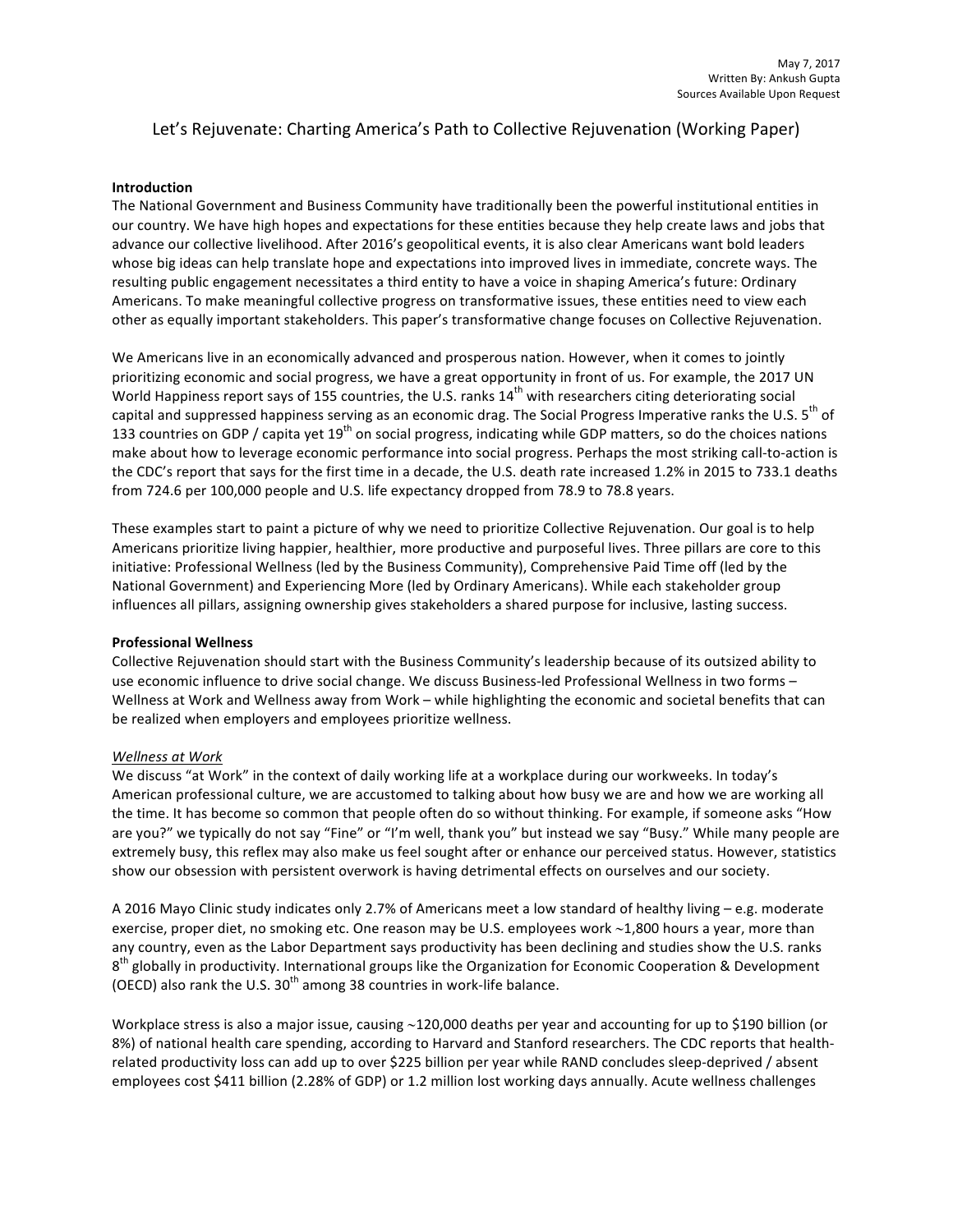also bring major annual costs to our economy – e.g. obesity  $\sim$ \$73.1 billion, depression  $\sim$ \$23 billion. Depression alone affects 9.5% of adults and the World Health Organization estimates that by 2020, it will be second leading cause of disability throughout the world.

Americans tend to be workaholics to our own detriment as we invest so much time into work that it impairs other important areas of our lives. A Gallup poll found 40% of Americans work over 50 hours a week and 20% work more than 60 hours, while the average work week has risen to 47 hours. According to Current Population Survey data, earners in the  $60^{th}$  to  $95^{th}$  percentile work ~2,015 hours a year, representing a full day's work every workday with no time off. While long hours have become a status symbol in a digitally connected global economy, excessive work has diminishing returns and can cause employees to devolve from higher states of capability. Studies show employees who work over 55 hours per week have a 33% greater risk of stroke and 13% greater risk of heart disease vs. those working 40 hours. Furthermore, employee output falls dramatically after 55 hours a week, with those working 70 hours being as productive as those working 55 hours.

As 86% of healthcare spending in the U.S. is on people with 1 or more chronic illness, employers spend \$8 billion per year on workplace wellness programs. Over 2/3<sup>rd</sup> of U.S. employers offer wellness programs and the Kaiser Family Foundation found that 99% of firms with 200 or more employees offer at least one program (e.g. gym, smoking cessation, weight-loss etc.). However, Gallup found that only 24% of employees at companies with wellness programs participate, mainly because they do not know about the programs. Another key issue is mistrust. According to EY surveys, only 46% of employees place a "great deal of trust" in their employer and only 49% of full-time employees have "a great deal of trust" in their managers and colleagues. Signing up for employerled wellness programs can make employees feel their health data privacy and employment is at-risk, causing higher stress, especially if unregulated  $3<sup>rd</sup>$  party vendors are collecting data.

Incorporating workplace well-being into company culture can be difficult if the right tone is not set at the top. According to a study by GfK, 39% of employees (48% Millennials, 39% Gen X, 32% Boomer) feel it is good to be seen as a "Work Martyr" or persistent overworker by managers. Furthermore, 35% of Millennials agree it is good to be viewed this way by colleagues, also higher than older generations. Employees may lack the desire or discipline to set work boundaries or may thrive from a feeling of self-importance, but workplace wellness and satisfaction suffers. For example, ~62% professionals eat lunch at their desks while half of American adults eat lunch alone even though doing so can detract from a collaborative and satisfying workplace. Furthermore, 70% of employees say they work beyond scheduled time and on weekends despite desires to scale back.

A lack of integration of wellness into work can negatively impact home life. According to Project: Time Off, ~75% of children surveyed said their parents do not fully disconnect from work at home and over 80% noticed their parents bringing work stress home. Parents who regularly check in with work after hours are 20% more likely to have stressed-out kids and 1 in 5 kids say parents do after-hours work at home almost every night. Beyond daily stress, family experiences take a back seat. ~60% of kids say their parents missed major events for work, 59% are upset by their parents' lack of presence in their lives and 58% "can detail the last activity their parents missed."

While there are challenges to integrating wellness into work life, our society can shift from living to work towards working to live a more purposeful life. According to the American Psychological Association, happiest employees are those whose benefits help them get things in life important to them. We should not treat passionate overwork - and companies who perpetuate it - as the best marker of talent so this mindset does not extend to future generations. Whether it is more productive time at work or better integration of work into our broader lives, employers and employees need to be part of the solution.

For employers, employee wellness needs to be management's business given polls suggest only 32.6% of the U.S. workforce is engaged at work (costing businesses \$550 billion per year). Companies should work to enhance the physical, emotional and mental well-being of employees to maximize performance and morale while minimizing absenteeism and health issues. Healthy, thriving and engaged employees can generate a more productive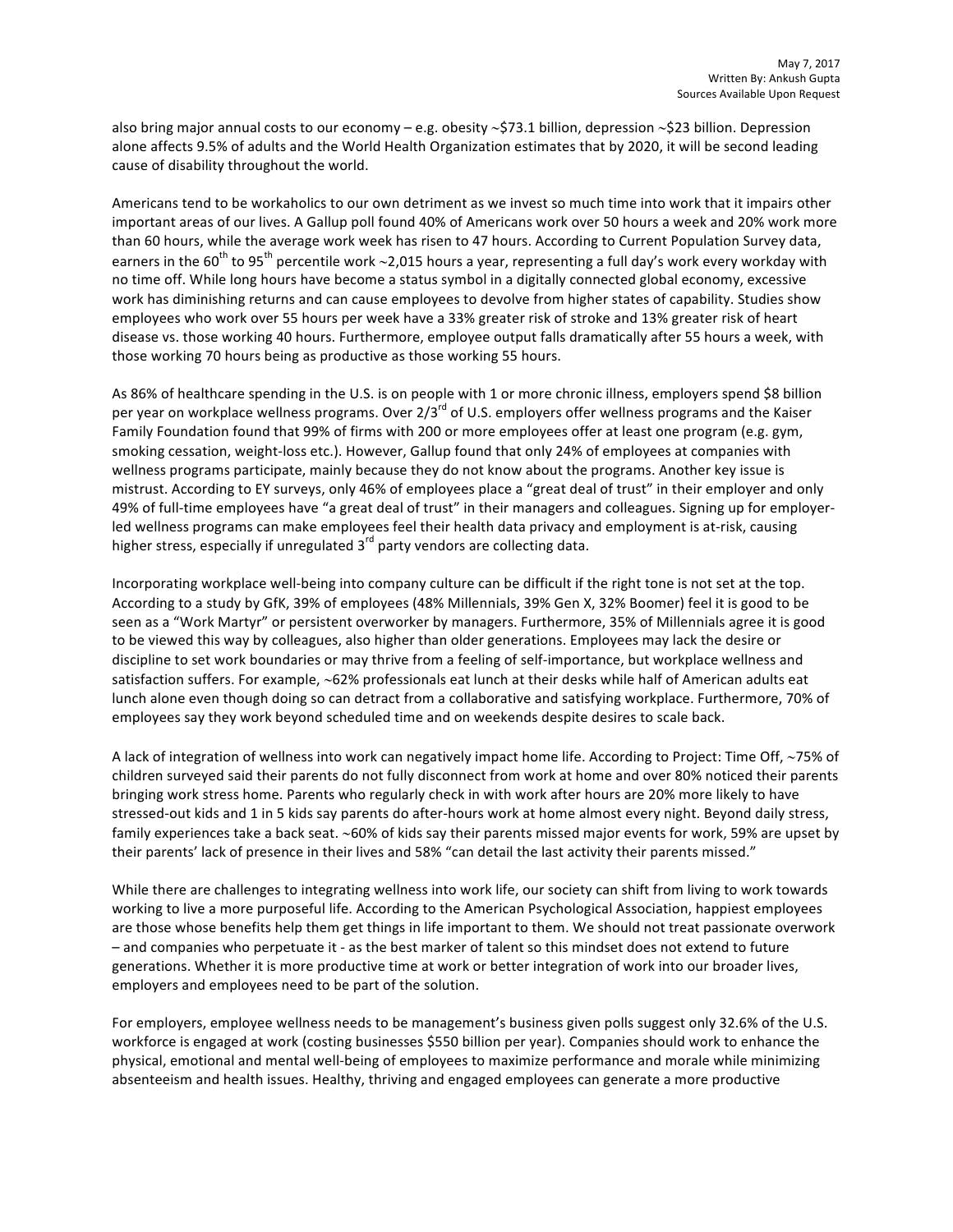competitive advantage so the question then becomes how do companies build resiliency as technology extends work hours and interferes with necessary cognitive recovery. The workplace is the largest daily gathering of people in the U.S. with over 100 million people, so companies have employees' attention to communicate and deliver effective wellness programs. Studies show 79% employees who participate in wellness programs are extremely satisfied with them and more likely to stay with their company.

Companies should also consider that each successive generation of employees prioritizes wellness more and expects employers to share this priority. According to Nielsen, Generation Z (cohort born post-1995 and expected to be 20% of the workforce by 2020) is the most health-centric generation. Furthermore, Randstad & Millennial Branding research indicates 54% of the Gen Z cohort feels a company-supported wellness program is important and part of a holistic balance of physical, mental, emotional and financial health. Employers who show they embrace employee priorities – e.g. workplace wellness – can improve employee satisfaction and result in strong financial performance. According to a report in the Academy of Management Perspectives, companies with high employee satisfaction outperform peers by 2.3%-3.8% per year in long-run stock market returns.

While employers are integral to the wellness solution, employees in leadership roles help set organizational tone. Their behaviors determine whether internal interactions and relationships are characterized by trust, forgiveness, understanding, empathy, generosity and respect. Companies know while the status quo may not be sustainable, culture change in the modern workplace can be very difficult. Post-financial crisis, for example, employees across generations were impacted and faced difficult job prospects. Younger employees faced this challenge early in their careers as the first generation with technology and 24/7 connectedness being part of working life. For example, 52% of Millennials say that answering email during dinner is OK vs. 22% of Boomers. More broadly, however, surveys indicate 75% of employees see work-life balance as a top priority and Millennials report they would take a \$7,600 pay cut on average for improved work-life quality.

Employer-led solutions to workplace wellness should focus on meaningful programs, trust & engagement and ongoing education. A strong wellness program should be holistic - focusing on physical well-being, sense of "purpose," social relationships, financial welfare and community feel. If leaders feel good due to these programs, they are more likely to encourage their teams to participate and not let overwork inhibit staying healthy. Company CEOs and executives should explicitly communicate the importance of ongoing participation and act as wellness champions to remove barriers. Facilities and activities should be readily accessible, personalized and customizable (e.g. credible, accessible specialists and experts). Leaders can promote less expensive programs like intra-company competitions, healthy food options and incorporating wellness into goal setting, while destigmatizing mental health issues (e.g. depression) through free and anonymous online screenings.

Building trust and engagement is good for business because more productive, creative and resilient teams can improve overall effectiveness. Employers know their best employees want to continuously improve and value a company that promotes professional enrichment, responsibility and community where there is mutual respect, benefit and loyalty. An Indiana University study highlights that compared to less stressful jobs, those working in stressful jobs with little control were 15.4% more likely to die but those in stressful jobs with more control were 34% less likely to die vs. low-demand jobs. This suggests that engagement and involving employees in goal setting can let stress be energizing instead of debilitating.

Beyond helping to manage stress, trust can lead to happiness which in turn benefits organizations. The Journal of Personality and Social Psychology indicates that the top contributor to happiness is autonomy - defined as "feeling that your life, its activities and habits, are self-chosen and self-endorsed." Leaders can facilitate more autonomy within their organizations by showing a willingness to delegate, facilitating employee readiness to own more, providing rewards, assisting with success (vs. just avoiding failure) and furthering communication. A more empowered staff leads to higher job satisfaction, organizational commitment (less turnover) and increased effectiveness. Furthermore, employers who increase employees' psychological ownership (personalizing offices, choosing work title, owning ideas etc.) can dramatically improve engagement, happiness and productivity.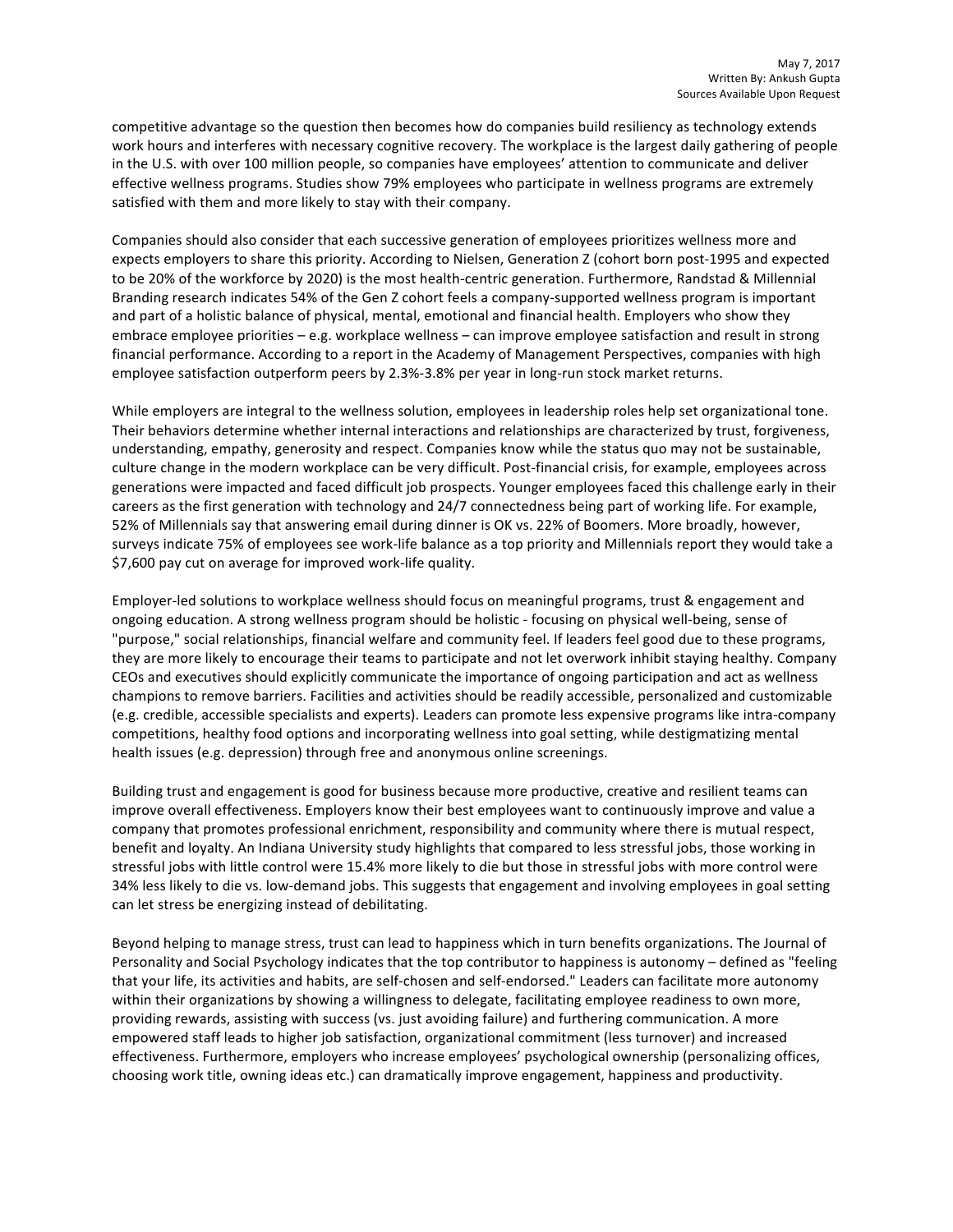Employers can further trust and provide a broader sense of ownership in the form of flexible arrangements if done in a gender-neutral, non-stigmatizing way - especially as more employees juggle caregiving and breadwinning. A Pew poll indicates 70% of working mothers and 48% of working fathers feel having a flexible work schedule is extremely important. Once employees build trust within their teams and organizations, engaging them in a way that allows them to integrate work and life can be powerful tool for retention and productivity.

Employers can use established communication channels for ongoing education and training to encourage employees to be active participants in their own well-being. Companies have much to gain from preventative, proactive communication on topics including mental health screenings, meditation and sleep management etc. For example, research suggests meditation can sharpen skills (attention, memory), build resilience, improve emotional intelligence, enhance creativity and strengthen relationships. Additionally, studies show meditation is calming, lowers blood pressure and protects our brain from aging atrophy. According to a McKinsey survey, 70% of leaders feel sleep management should be taught at companies and embedded among broader well-being initiatives like exercise, nutrition, mindfulness and energy management.

Given how much money is spent on wellness programs and employee well-being, employers should realize there are financial benefits to the programs. A 2014 RAND study concluded each \$1 put into wellness programs yields \$1.50 return due to lower insurance premiums and health costs. Gallup polls suggest employees with high overall well-being have 41% lower health-related costs vs. struggling employees and 62% lower costs vs. suffering employees. The rationale for companies investing in these programs has also broadened to recruiting and retention – e.g. focusing on improved morale, job satisfaction, stronger community and higher productivity.

Beyond employer sponsorship, employees should to be proactive participants in their well-being by redefining work/life balance, embracing mindfulness and prioritizing downtime. The term "work/life balance" implies there is even distribution or mutual exclusivity even though the distribution of effort, time and mental energy for work and non-work life is uneven and can be unpredictable. Instead, "work/life integration" better reflects days as whole based in constructive and healthy reality. Research suggests maintaining strict distinctions between work and home roles can cause further stress. Instead, blurring boundaries and integrating work and life could help with "cognitive role transitions," limit the drain on our cognitive resources and raise productivity. This change is not easy as the American Sociological Review recognizes 70% of people struggle with work/life balance. Work/life integration is about prioritizing working smart vs. working long, especially for the sake of working long.

Embracing mindfulness – or present moment awareness – can be effective in overcoming persist overwork, calming our minds and implementing work/life integration. Research from the University of Washington suggests practicing meditation can improve accuracy rates and the ability to multitask and handle stress. However, only 8% of Americans take meditation seriously despite the benefits and minimal time required (5-10 minutes a day). Redefining success as purposeful work that blends respect for family life, physical health, and spiritual health may also help refocus attention. Resetting expectations can help people understand how much they can handle and how far to push themselves. Mindfulness also encourages slowing down, which can help people think more rationally, become better listeners and rectify or avoid mistakes.

Taking tactical downtime or "strategically stopping" builds longer-term resilience by creating internal (intraworkday) & external (outside work) recovery periods making workplace wellness accessible and sustainable. Research on energy management at work shows taking micro-breaks during the day (e.g. listening to music, going for walks) can lead to less fatigue and more vitality. Furthermore, prioritizing daily downtime activities outside of work (e.g. hobbies, exercise, family time, community service etc.) and completely disengaging when workday is over can help make employees feel more engaged at work and more energized after work.

## *Wellness Away from Work*

Our Professional Wellness discussion has thus far focused on workplace wellness, comprising of wellness in the workplace in the context of a workweek. To make the discussion holistic, we incorporate wellness away from work – e.g. vacation period away from the workplace. Americans uniquely treat vacations from work as unnecessary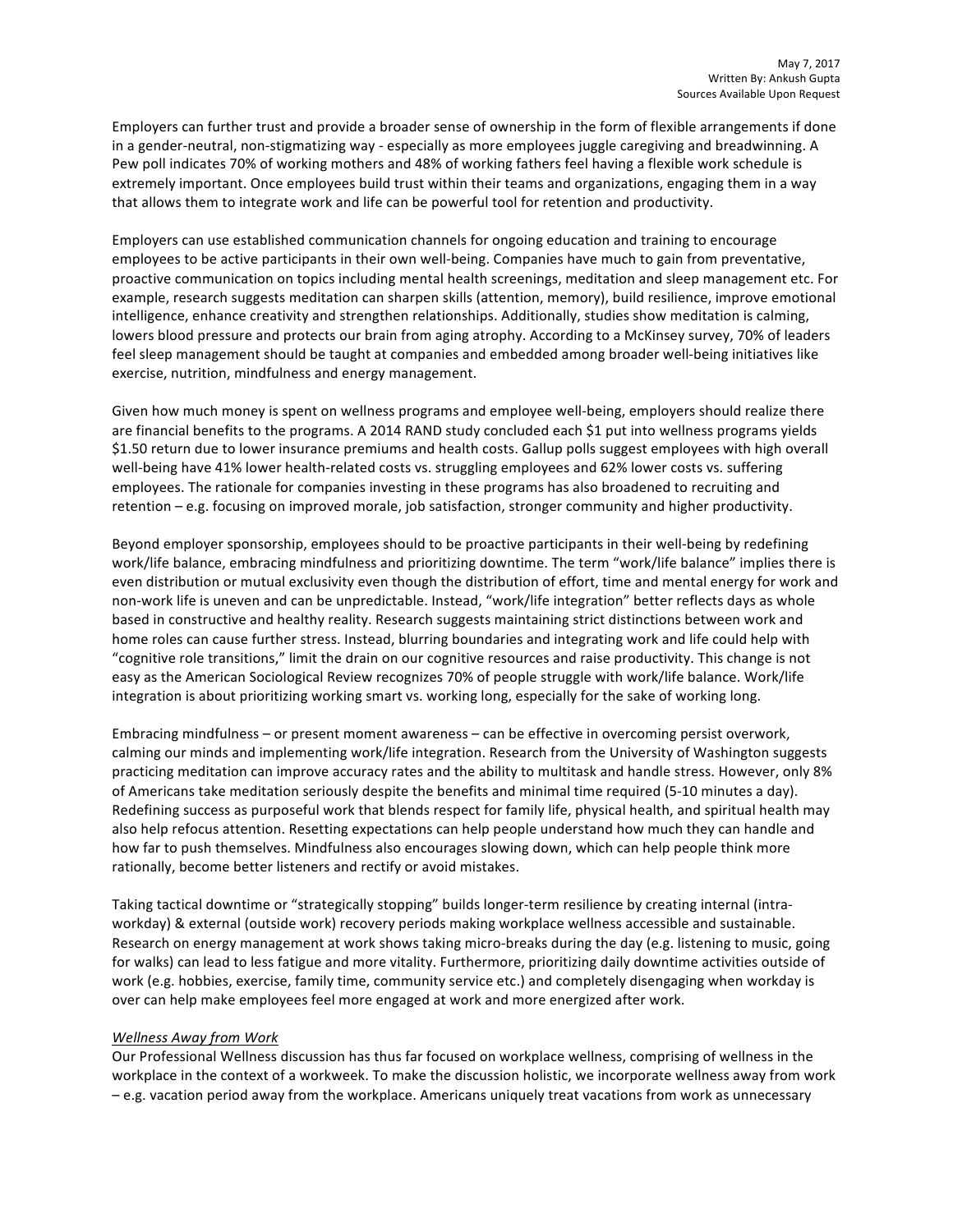luxuries instead of earned benefits and it can detrimentally impact companies and employees - e.g. fatigue, poor morale, health problems and reduced productivity etc. Businesses have a vested interest in employees' well-being and should encourage them to take time away from work and come back rejuvenated.

According to Project: Time Off, U.S. employees left 658 million vacation days unused in 2015 with the majority (55%) not using all their earned time off. 222 million unused days were lost because they could not be rolled over, paid out or banked. Furthermore, the average employee is taking off 4 less days compared to historical averages. By essentially volunteering or refunding these days to employers, Americans forfeit \$61.4 billion in earned benefits, deprive the economy of \$223 billion in spending, 1.6 million jobs and \$65 billion in job-related income. Due to years of employees rolling over unused vacation, businesses hold \$272 billion in liabilities (\$2,226 per employee) on their balance sheets - up 21% since 2015.

Data also shows national health implications for not prioritizing wellness away from work. According to the Framingham Heart Study - the largest and longest running study of cardiovascular disease - women who only took vacation once in six years or less were almost eight times more likely to develop coronary heart disease or have a heart attack vs. women who vacationed at least twice a year. A study by the Global Commission on Aging and Transamerica Center for Retirement Studies shows men who did not take annual vacation have a 20% higher risk of death and 30% greater risk of death from heart disease. Conversely, the National Heart, Lung, and Blood Institute reported men who take frequent annual vacations are 32% less likely to die from heart disease.

Beyond national trends, employers and employees should better understand the current challenges to advance wellness outside of work. Employers may be contributing to cultures of mixed messages starting at the top. For example, GFK survey data indicates 93% of managers say time off is good for employees but 59% of managers including 67% of senior executives - do not use all their days. Additionally, while 91% of managers say they encourage time off, only 55% themselves feel supported in taking it and only 43% talk to employees about it. Senior managers also struggle more to stay away from work when they take vacation with 46% saying they stay connected and 53% admitting to setting a bad example. If using time off benefits conflicts with organizational culture, everyone may feel more uncomfortable prioritizing wellness away from the workplace.

A culture of non-communication (and even a lack of explicitly encouraging communication) can create a wellness vacuum throughout the workplace regarding time off. Surveys suggest 65% of employees – and 70% of younger employees specifically - hear nothing, mixed messages or discouraging messages about taking time off. Furthermore, 80% indicated they would take more time off if they felt supported or encouraged by managers. Research shows managers may judge employee commitment by "citizenship behaviors" - or going beyond job tasks to serve the common good. If managers equate not taking time off with good citizenship or do not communicate effectively, employees may not use time off regardless of company policy. These behaviors can eventually be detrimental to companies in terms of financial and productivity costs.

When employers do not set the right example for wellness away from work, employees have a difficult time prioritizing it. Inherent insecurity and self-doubt play a role in Americans taking less vacation today than at any point in the last 40 years. Surveys indicate employees do not prioritize time off for fear of returning to lot of work (37%), thinking no one else can do the job (30%), lacking ability to afford vacation (30%), being away as one advances (28%), showing dedication (22%) and avoiding being seen as replaceable (19%).

Younger employees' fears may be exacerbated as the Great Recession is still in recent memory and came while many entered the workforce. Surveys show that 24% of Millennials forfeit time off (vs. 19% of Gen X and 17% of Boomers) even as they are the cohort allotted the least time off. Highlighting the importance of office culture for younger employees, 30% of Millennials say their manager is their most powerful influencer with family at 20% and health at 13%. This impact can be detrimental as Millennials become managers if they emulate the cultural mindset of their previous managers. For example, 47% of Millennial managers say pressure prevents them from approving requests for their teams to take time off (vs. 34% of Gen X and 37% of Boomers).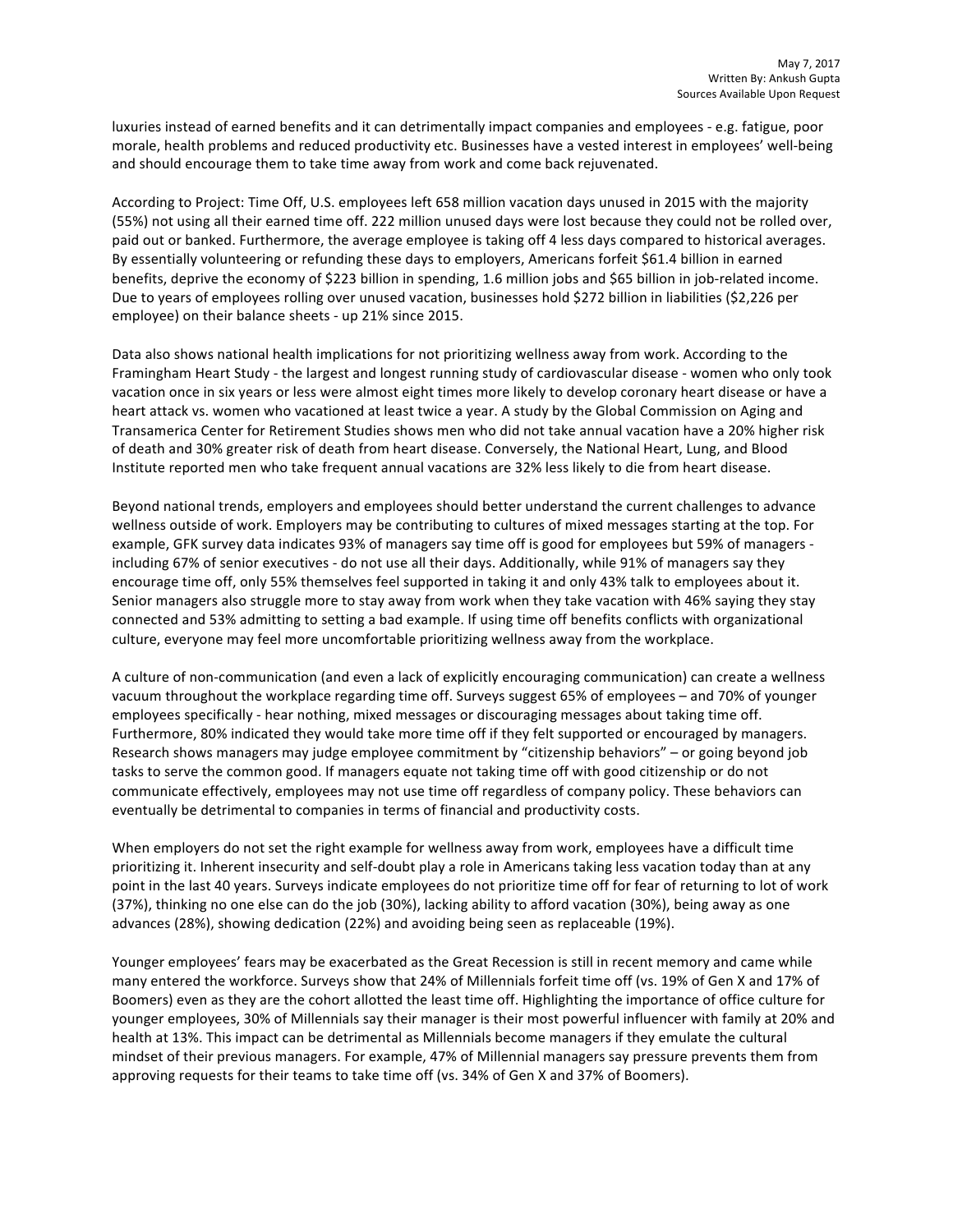Beyond insecurity, American work culture celebrates bravado around not taking time off. Some employees brag about how long they have avoided vacation and take pride in punishing themselves to build self-esteem and show managers their toughness. This pressure creates a culture where employees want to seem totally committed to work and feel ashamed for taking time off. A survey by Alamo suggests ~50% of employees feel "vacation shaming" with younger employees most impacted - 60% of Millennials feel vacation shamed vs 40% of respondents over 35. Highlighting how detrimental mindsets can be passed on, Millennials are more likely to shame - 42% of employees under 35 shame co-workers for taking vacation vs. 24% of those over 35.

When employees associate guilt, insecurity and shame with time off, professional and personal wellness suffers. Vacation resistors cause office problems because they refuse to delegate, make colleagues feel bad and enjoy working nonstop in hopes of advancing. Regarding family life, surveys show 39% of parents had unused earned days off and 85% admit they could easily take another day off to spend with family. Furthermore, only 19% of kids say they are typically in a good mood but when parents take time off to spend with them this percentage rises to 60%. This vacation resistance mindset is worrisome because each generation continues to tell the next that working all the time is an acceptable norm and stigmas around time off may only get worse.

Recognizing America's cultural resistance to time off, there are important reasons to find solutions. Firstly, scientific research indicates experiencing time away improves overall health and well-being with lasting positive impact on happiness. Beyond heart disease prevention, the American Psychological Association reports time away reduces stress by removing people from activities and environments associated with stress and anxiety. Furthermore, our bodies tell us we need breaks (even if we ignore them) and our brains need rest to improve skills we have already learned, solve problems and be more creative. Spending solitary time away from day-to-day work helps creativity because original thinking arises from the brain's "imagination network," a default mindful state which helps create meaningful thoughts, drive mental simulation and encourage perspective taking.

General agreement exists - 96% of those surveyed - that time away from work is important for productivity, wellbeing and relationships with 52% of employees and 46% of managers saying it is "extremely important". While Americans love the idea of time off,  $\sim$ 40% consistently leave vacation days unused each year suggesting that there is room for better aligning priorities. Beyond personal and professional benefits to taking time away from work, past studies show the economic potential of returning to historical (pre-2000) vacation patterns would be significant - annual days taken would rise 27%, delivering a \$284 billion impact across the U.S. economy.

For employers, the benefits of encouraging employees to prioritize wellness away from work seem clear. An internal study by EY on productivity suggests for each additional 10 hours of vacation time taken, year-end employee performance ratings improved 8%. EY also concluded vacation helped reduce turnover with every 40 hours of free time taken extending employees' stay by eight months. In another study, 80% of managers said time off is important to maintaining team energy and 67% feel it makes employees more productive. HR managers agree that if employees who take less vacation would take more, they would be more engaged at work (67%) and productive (72%). Employers should not only feel good about giving employees time off, but should actively encourage them to detach and reenergize to be more satisfied and productive at work.

Employees understand the importance of and benefit from taking time away from work, especially as it relates to improving mental, physical, emotional health etc. Vacation can help renew perspective, creativity and clarity of thought drained during the fast pace of daily life. Surveys indicate 94% of vacations can result in higher happiness and energy if one plans ahead and prepares co-workers. Experts also say high levels of recovery and work engagement (thinking / learning) reinforce each other and are essential to enhance productivity and build vitality. In an interview, "Hamilton" creator Lin-Manuel Miranda said "It's no accident the best idea I've ever had came to me on vacation...The moment my brain got a moment's rest, 'Hamilton' walked into it."

Taking vacation can increase the likelihood of getting a raise or promotion even though many think it would negatively impact their manager's view of them. Studies show people who take all their vacation have a 6.5% higher chance of getting a promotion or raise than those who leave 11 or more days. Those who took less than 10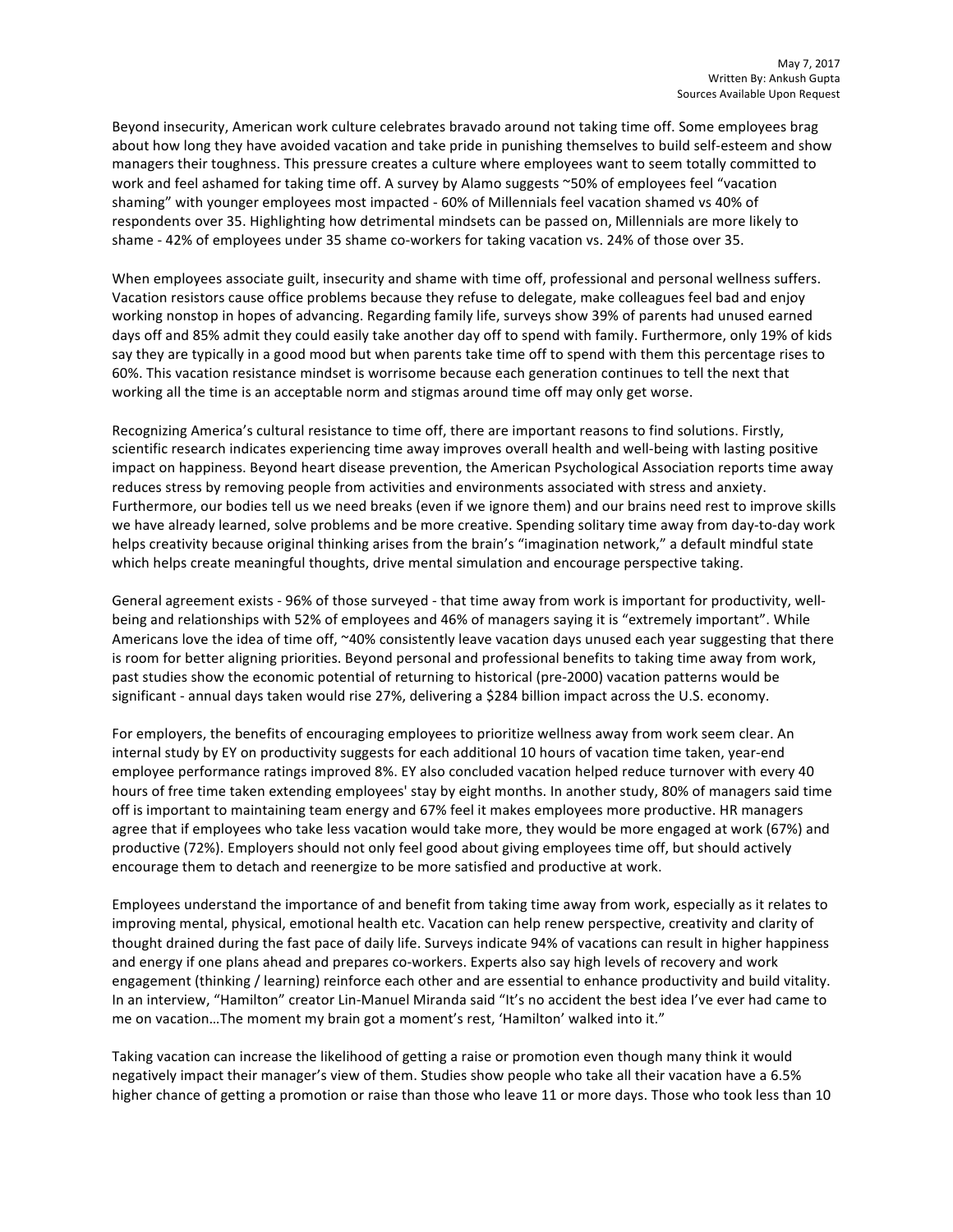days per year had a 34.6% likelihood of receiving a raise or bonus vs. those who took more than 10 days having a 65.4% chance. Managers say the benefits of encouraging employees to use time off are increased happiness (31%) and productivity (21%), implying happy employees are more productive and collaborative. Not taking time off equates to a voluntary pay cut and whether you take a vacation or not, you will have a lot of work to do. Life is finite and work is always going to be infinite so consider using all earned time off.

There are tangible solutions to promoting wellness away from work which companies can own and implement. Providing a vacation policy is a great start, and employers should consider various program designs if needed to ensure employees take time off. Paying employees to take vacation  $-$  i.e. paid, paid vacation  $-$  is one way to encourage and incentivize breaks, especially if overwork a challenge, and serve as a recruitment tool. Another option is "use it or lose it" (with limited exceptions) as employees are more likely to use all their vacation if they cannot rollover. Only 25% of U.S. companies have "use it or lose it" policies, but 84% of employees use all vacation under such policies. Mandated vacation periods (e.g. office closures at specific times) can ensure employees take a break, eliminate guilt, give clarity and allow everyone to plan ahead.

According to the Society for HR Management, ~2% of companies offer unlimited time off but this concept can be vague, confusing and have the opposite effect of disincentivizing time off. It can also result in no codified policy regarding earned time off, effectively eliminating the benefit. The policy can cause employees to become perceived as lazy or taking advantage, can create need to always justify time off when there may never be perceived slow periods and can produce demoralizing inequities on teams. While companies may feel this policy frees leaders from administrative tasks, tools exist to track time off and teams still need be aware and adjust when members are away. Companies implementing unlimited vacation policies should add a mandatory minimum each year to ensure everyone takes a break and the policy does not have unintended consequences.

Once a policy is in place, employers should encourage leaders to set the right example by using their earned time off and modeling healthy behavior. The CEO should have open discussions with leaders and influencers about their behaviors, messaging and beliefs about time off  $-$  e.g. whether they are discouraging vacation or fully unplugging while away. Leaders using time off and choosing trusted staffers as backup provides a way to disconnect and give others opportunities to grow. Managers can move beyond compliance and implement policies with authenticity, making them more attractive to work for and matching company policy with culture. HR leaders can also educate employees about the value of time off and remind them how time off is an earned benefit, while also looking at accrued vacation time as a red flag for burnout.

As managers lead by example, they need to over-communicate to employees to use time off. Managers should set employee expectations to use all their time off, help create contingency plans and observe boundaries to ensure time off is encouraged, taken and meaningful. Managers can exert great influence: 70% would use more if managers helped manage workloads; 69% would use more if their employer created policies encouraging use. Leaders can drive the message that time off is not a voluntary luxury for a select few but a business and personal imperative for all.

While employers play a key role in shaping the culture of prioritizing time off, employees can take steps to advance wellness away from work through adequate planning and meaningful use of time off. Research suggests the largest rise in happiness comes from planning and anticipating time away from work. While only 49% of people plan ahead for time off, 51% who do so use all of it (vs. 39% of non-planners) and 69% of planners took one week or more at a time (vs. 46% of non-planners). When planning, consider confirming benefits, planning time off in January for the year (even if no plan is decided) and aligning with managers and colleagues for coverage. Before leaving, connect with colleagues - e.g. projects, status, deadlines, issues, arrange hand off - and bring managers up to speed. After vacation, consider returning on Saturday and / or starting mid-week, take time to debrief what happened in the office and share vacation stories gracefully with colleagues.

While on vacation, employees should remember that time off allows for "strategic renewal" – e.g. exercising, sleeping etc.– to replenish energy and enhance productivity, job performance and health & wellness. Being able to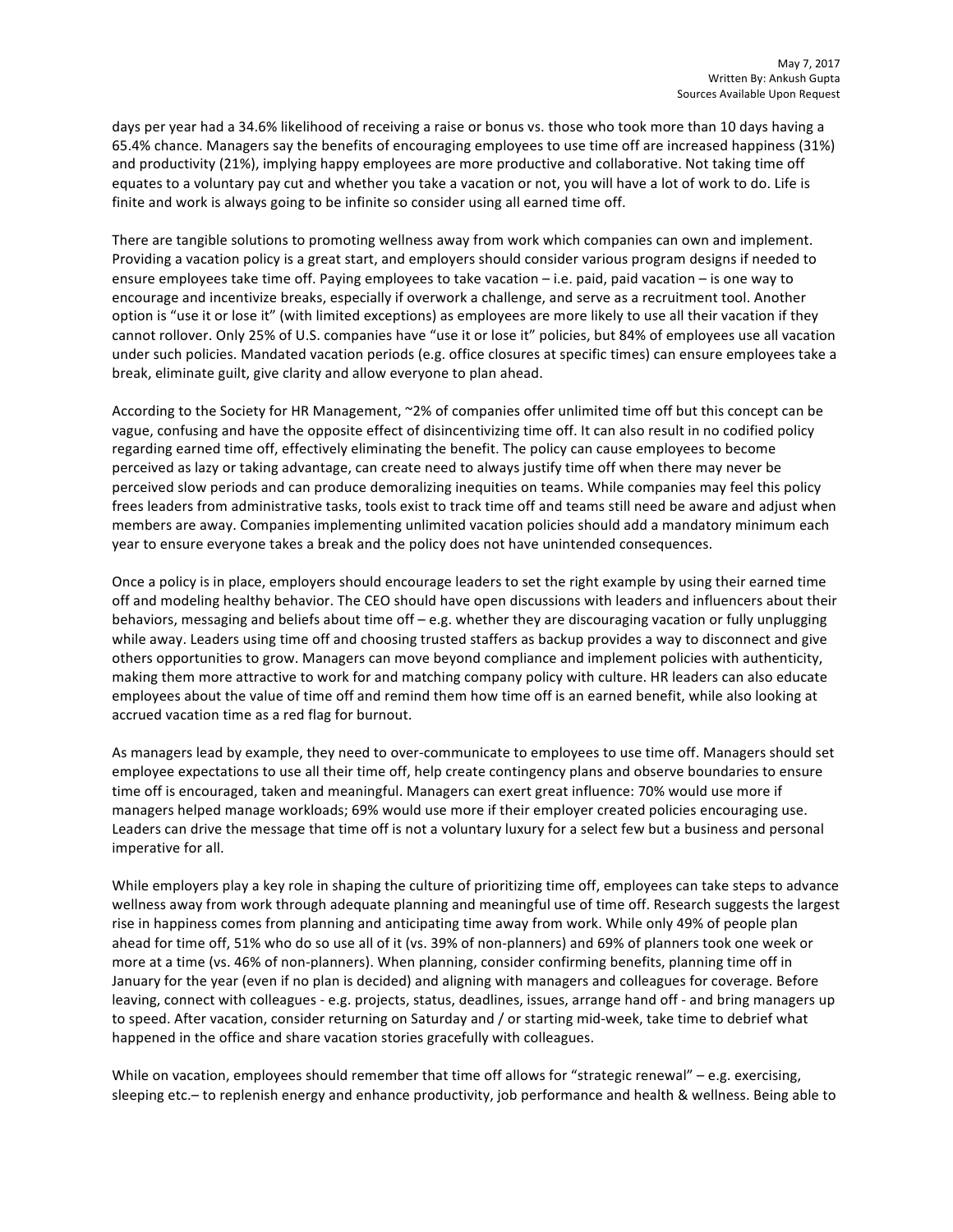disconnect as much as possible and enjoy personal time, however individually defined, is important otherwise we may be sacrificing the value of taking time off. While views may differ on what constitutes successful time off, what is most important is to take every day of earned time off given and not rationalize to the opposite. Even if it means staying home or taking a local trip, prioritizing wellness while away from work makes us better at work.

# **Comprehensive Paid Time Off**

In this section, we focus on what the National Government can do to advance Collective Rejuvenation. Americans elect representatives to make laws and enact policies that set a tone and serve as a standard and then businesses can innovate above and beyond a baseline. A key learning from 2016 is Americans have a strong appetite for bold ideas and leadership if it can translate into improving everyday lives. Our National Government needs to enact legislation (joining the world's advanced economies) codifying Comprehensive Paid Time Off Policy with three fundamental components – Paid Vacation Days, Paid Sick Days and Paid Leave.

# *Paid Vacation Days*

According to the Center for Economic Policy & Research, the U.S. is the only advanced economy with no mandated vacation policy for employees and 1 in 4 receive no paid vacation. In contrast, EU countries must provide at least 20 paid days off per year by law, Australia and New Zealand offer 20 days and Canada & Japan require 10 days. While some argue that paid vacation reduces competitiveness, the World Economic Forum ranks Switzerland and Singapore ahead of the U.S. in competitiveness and both require mandatory vacation.

Businesses know how important vacation is to productivity (85% of managers say teams are more productive when they take vacation) and talent strategy (employees rank vacation as a top benefit over raises and bonuses). Vacation is treated as a privilege (instead of a right) where the benefits skew to high-earners. According to the Bureau of Labor Statistics (BLS), ~23% of private sector employees receive no paid vacation but that rises to 45% in the service sector. Our national vacation attitude  $-$  not available to all and not fully used by those who receive it may be due to the lack of federal legislation. A national policy would set a tone that our country values employees and recognizes the importance of an integrated personal and professional life. Many companies offer paid vacation today but not all do; therefore, a minimum standard could be a catalyst to drive cultural change and send a message that trickles from the National Government to the Business Community to Ordinary Americans.

Solutions should focus primarily on the existence of a national policy and secondarily on the number of days. A minimum of 10 days (like Canada and Japan) may be appropriate but the intent is to change a cultural attitude. 10 days seems like a reasonable floor since research shows Americans average 16 vacation days per year (down from 20 days historically). However, trends show Americans using nearly a half day less of vacation annually since 2009. If this continues, American will be using less than a workweek of vacation in 20 years and zero days by 2046.

It is important to remember America mandates minimums in other key areas of importance to our livelihoods like the minimum wage – and then businesses innovate above and beyond this minimum. The National Government can set a minimum vacation standard and then businesses can offer more days and innovative solutions – e.g. mandatory vacation periods etc. Finally, it is important to note Congress receives mandatory paid vacation. According to the Legislative Reorganization Act of 1970, Congress' paid August recess is mandated by law unless the country is at war. Therefore, precedent exists for a fair minimum that can apply to everyone.

## *Paid Sick Days*

The U.S. is the only wealthy country without mandatory paid sick time for employees. According to the BLS, 41% of employees in the lowest 25% of earners get paid sick days vs. 87% of the top 25% earners. Over 50% of food industry employees work sick with 45% saying they cannot afford to lose money. "Contagious presenteeism" causes sick people to come to work, infect co-workers and spread disease. The National Sanitation Foundation found 40% of U.S. staff works sick due to job demands, 25% do so because managers expect them to work and 33% cannot afford to be sick and miss work. Furthermore, a Harvard / NPR poll found on a weekly basis, 1.5 million U.S. employees without paid sick days work while ill and over 50% of employees in restaurants and hospitals work with a cold or flu.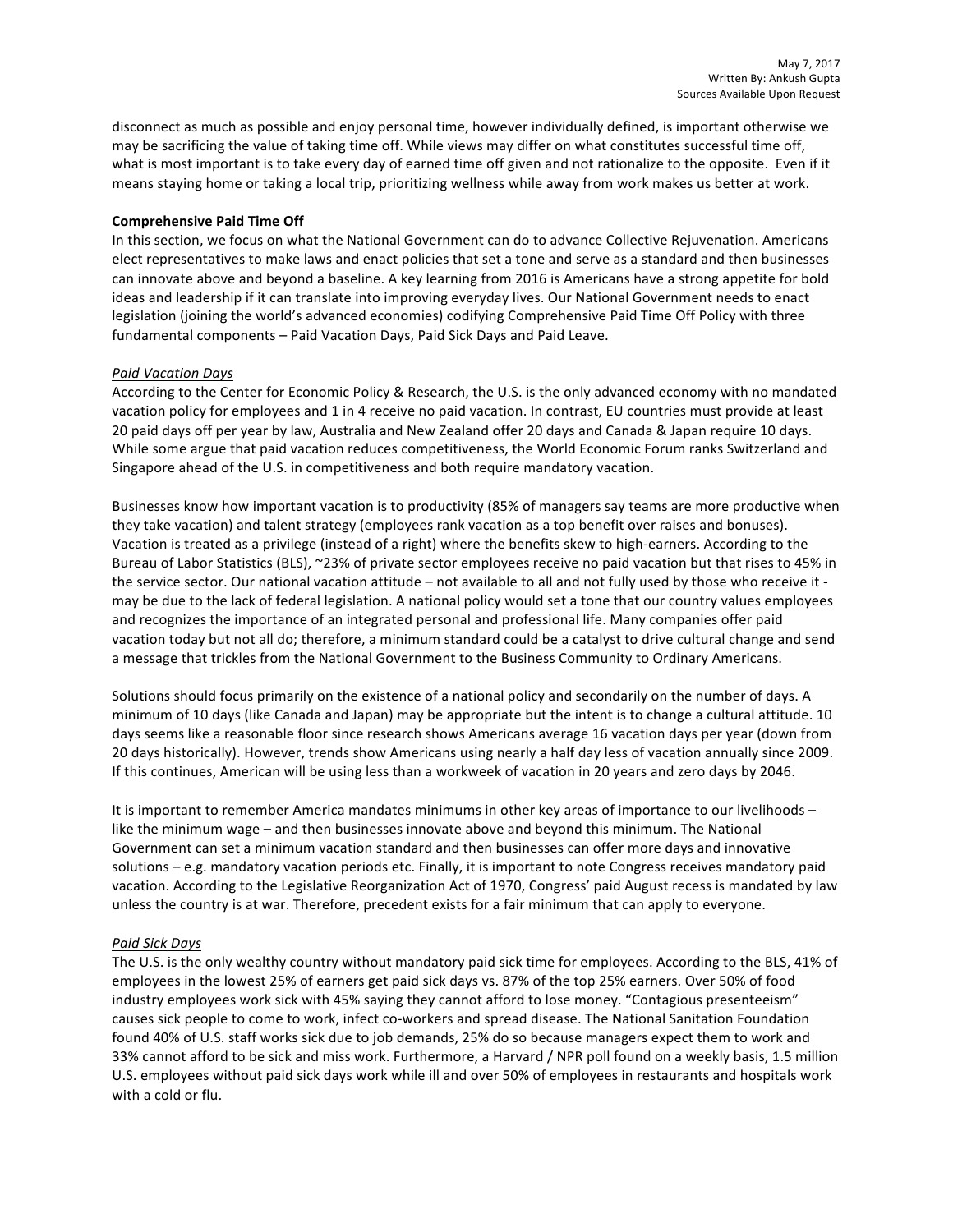The need for solutions starts with the ethics of allowing preventable, fatal illness to spread with disproportionate impact on lower-income Americans. CDC reports up to 20% of Americans get the flu each year costing \$87 billion. Cornell and the Swiss Economic Institute research suggests a national paid sick day policy could cause flu rates to drop by at least 5% while Google Flu Trends indicates flu rates in cities recently implementing paid sick leave laws saw declines of up to 20%. The National Bureau of Economic Research says the flu rate "decreases significantly" when employees can access time off for illness, noting 50% of U.S. employees do not get paid sick days. New York Times / CBS polling also suggests 85% of employees favor a mandate for paid sick days.

Solutions on paid sick days should also focus on having a set minimum rather than the specific number of days. Data suggests paid sick days do not significantly impact profits, lead to widespread abuse, significantly reduce wages, benefits and work hours or cause higher prices. Therefore, the debate becomes more philosophical about what we stand for as a country since this can be a life or death decision that can create economic hardship. Like the vacation proposal, the National Government should set a minimum and allow companies to innovate and expand beyond it. The previous administration proposed seven sick days while various states offer five days - e.g. Vermont, Oregon, Massachusetts, Connecticut and California. With a five-day minimum, we can strike a balance to ensure employees can care for themselves when sick without sacrificing needed paychecks.

## *Paid Leave*

The U.S. is the only advanced country and one of only four countries in the world (others being Lesotho, Swaziland, and Papua New Guinea) to not offer any kind of paid leave to employees. Only 12% of U.S. private employees receive paid family leave benefits according to the Labor Department and less than 40% receive paid medical leave. Under the current Family and Medical Leave Act (FMLA), employees get 12 weeks of unpaid job-protected leave (applies only to full-time employees, working at least one year at companies with 50+ employees). FMLA does not cover 40% of U.S. employees and according to the Labor Department, 1 in 4 employed mothers return to work within two weeks of birth. Paid leave has been treated as a personal matter, but given men and women may face similar issues at the same time, paid leave should be addressed as a public policy issue.

According to the Labor Department, 22% of U.S. companies offer paid maternity and only 9% offer paid paternity leave and the impact is meaningful. A Glassdoor study of 15 advanced countries ranks the U.S.  $12^{th}$  in labor force participation and Pew reports that after falling to 23% in 1999, the number of stay-at-home moms rose to 29% in 2012. Ambiguous leave policies without company expectations for leave can create a "flexibility stigma" – a backlash when long-hours work culture professionals take leave. Research indicates men taking leave may be categorized as poor employees and disassociated from stereotypically male traits like competitiveness and ambition. Employers should consider whether they see vacation or sick days as necessary costs vs. paid leave as an optional, avoidable cost. We should not necessarily view the ideal employee as always available for work but instead as a person who also can successfully integrate caregiving duties.

Increased attention to family leave, for example, is not necessarily translating into better benefits. According to the Society for HR Management & the Families and Work Institute, of 920 U.S. companies with 50+ employees offering leave, the percent offering full pay to new parents fell from 17% to 10% between 2005-2016. The average maximum time off given to new parents also declined (from 15.2 to 14.5 weeks). While the share of companies offering some pay to new parents rose from 46% to 58%, coverage is not from expanded leave programs but temporary disability insurance, a free benefit with a narrower scope. These plans do not cover fathers, adoptive parents or women who did not give birth and typically only cover only 60%-75% of pay for 6 or 8 weeks.

As more employees have dual priorities of work and caregiving, a lack of paid leave policies impacts male and female employees. According to Deloitte, Fatherly and the Labor Department, 50% of men and women would prefer more leave vs. a pay raise underscoring this alignment in priorities. For men, 70% of new dads go back to work within 10 days of birth, 57% of men feel taking family leave jeopardizes their professional position and 41% believe they would lose opportunities. This study goes on highlight that even though 64% agree men and women should get equal parental leave, 54% feel dads would be judged if they took the same leave as moms. A separate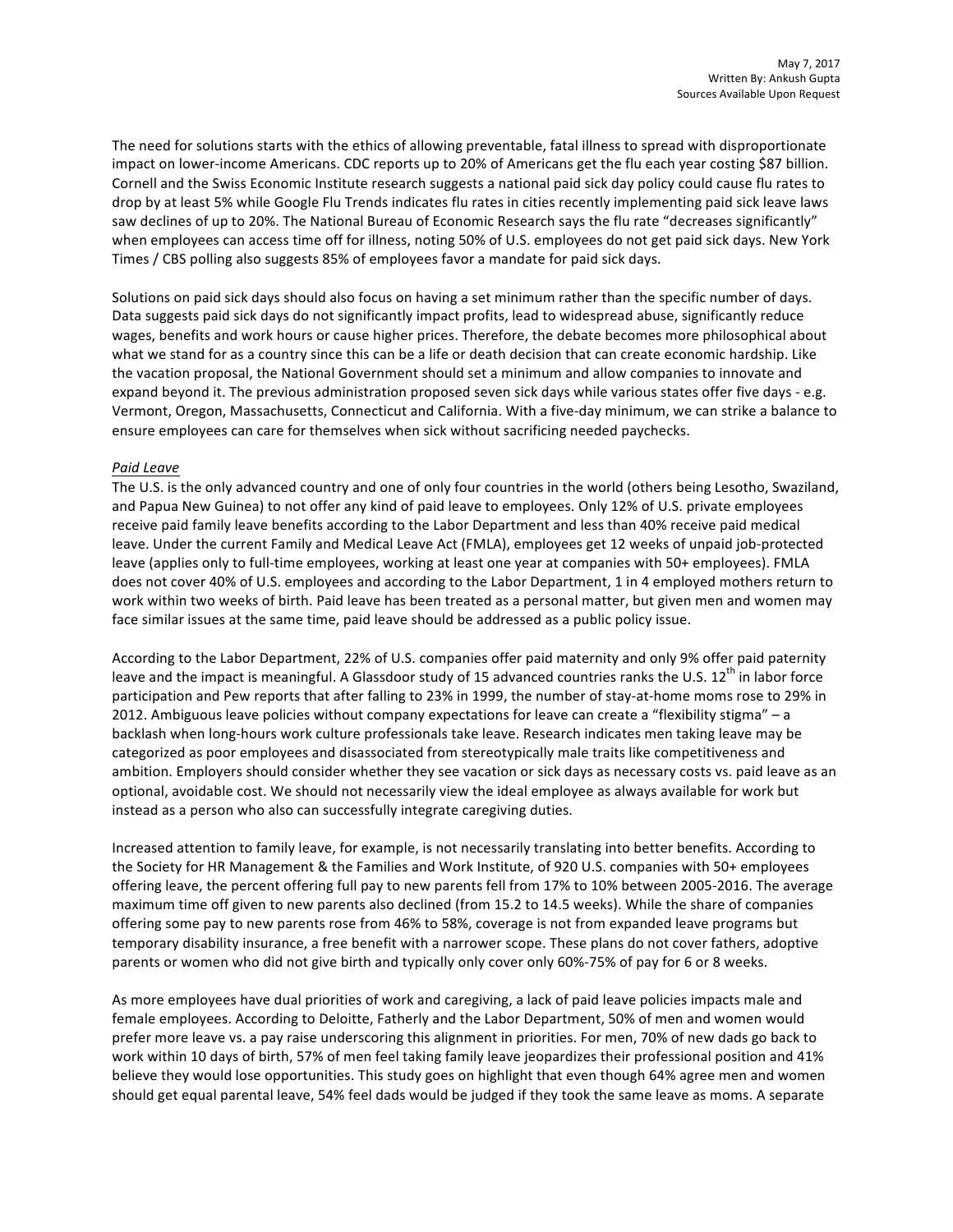study indicated that from a sample of 28,000 fathers, ~10.4% suffer depression between the  $1<sup>st</sup>$  trimester of their partner's pregnancy and their child's  $1<sup>st</sup>$  birthday.

According to a Vice documentary, 88% of U.S. women have no paid leave when they give birth even though they make up  $2/3^{rd}$  of minimum wage employees. The documentary suggests that the employment system assumes women do not work, even though 8 in 10 moms work. A separate report suggests 42% of unmarried mothers live below the poverty line in the U.S. while 30% of minimum wage employees are single parents. A report in the American Journal of Sociology concludes American parents have the highest parenting happiness gap (13%) when compared to 22 developed nations. In countries with strong family-friendly policies (paid leave, paid vacation & sick days, work flexibility, subsidized child care etc.) the parental happiness deficit is eliminated by raising parents' happiness rather than lowering nonparents' happiness. While parents are not necessarily unhappy or unfulfilled, stress can overshadow happiness, which can impact motivation to have or care for kids.

Paid leave has broad support across the country. According to the Brookings Institution, 81% of the public favors a national paid leave policy (94% Democrats, 80% Independents, 65% Republicans). Paid leave promotes inclusive growth, raises female labor force participation (declining since 2000 with a growing gap internationally) and disproportionately benefits lower-wage employees. The National Partnership for Women and Families found 79% feel updating FMLA to be paid is important – 94% Democrats, 80% Independents, 61% Republicans, 72% Men, 86% Women, 97% Black, 84% Latino and 75% Whites. Paid leave is neither a partisan, parent nor solely a dependent issue but a critical personal and family one which needs National Government leadership.

Beyond public support, paid leave has many professional benefits - e.g. reduced turnover, increased loyalty, cost savings, increased efficiency, engagement & productivity etc. However, society cannot depend on all businesses to act just on these benefits, necessitating federal legislation. If every business offered paid leave to each employee, they would all be better off, but if one offers it and others do not, that business may feel it risks losing competitively. Even if businesses believe paid leave is the right thing to do, they may not want to take a risk and thus most employees do not get paid leave. Federal legislation can help move businesses past this dilemma. What is good for employees and their families can ultimately be good for businesses and our national economy.

There are many ways companies can benefit if their paid leave policies are enforced and modeled effectively by those in positions of influence. Regarding retention, women who take paid leave are 93% more likely to be in the workforce 9-12 months after birth vs. those who take no leave and replacing skilled employees can cost 150% of their salaries. Paid leave helps attract talent (77% of those receiving the benefit say the amount of leave offered influenced their choice of employer) and improves engagement (80% of companies see a positive impact on morale and 70% see improved productivity). Paid leave also allows for companies to enhance brand equity and reinforce their values, especially as programs modernize towards being gender-neutral, combining family & medical leave and including same-sex couples, adoption, surrogacy and foster care.

A national paid leave policy can also specifically benefit small businesses. According to the Center for American Progress, a national policy could level the playing field for small businesses that cannot offer the same benefits and attract the same talent as larger companies but often want to provide benefits. A 2013 survey by Small Business Majority indicated a majority of small businesses offer paid leave today so having a national program could relieve them from bearing the full cost. Surveys from California employers with less than 50 employees indicate the state's paid leave laws are a win-win for employers and employees. Data shows the law had positive or no noticeable effect on profit & performance (91%), productivity (89%), turnover (92%), morale (99%).

Paid leave benefits are important to both male and female employees. Men were 46% were more likely to take paid leave in a child's first year when California's paid leave laws become available, highlighting how policy can advance culture change. Fathers also took 2.4 more days off from base of 5.2 days. A survey from ZERO TO THREE & the Bezos Foundation found 90% of Millennial and Gen X fathers say parenting is their greatest joy and 86% work hard at being more effective. Furthermore, 60% want more information on being better parents and 70% say if they knew more positive parenting strategies, they would use them. These fathers also suggested that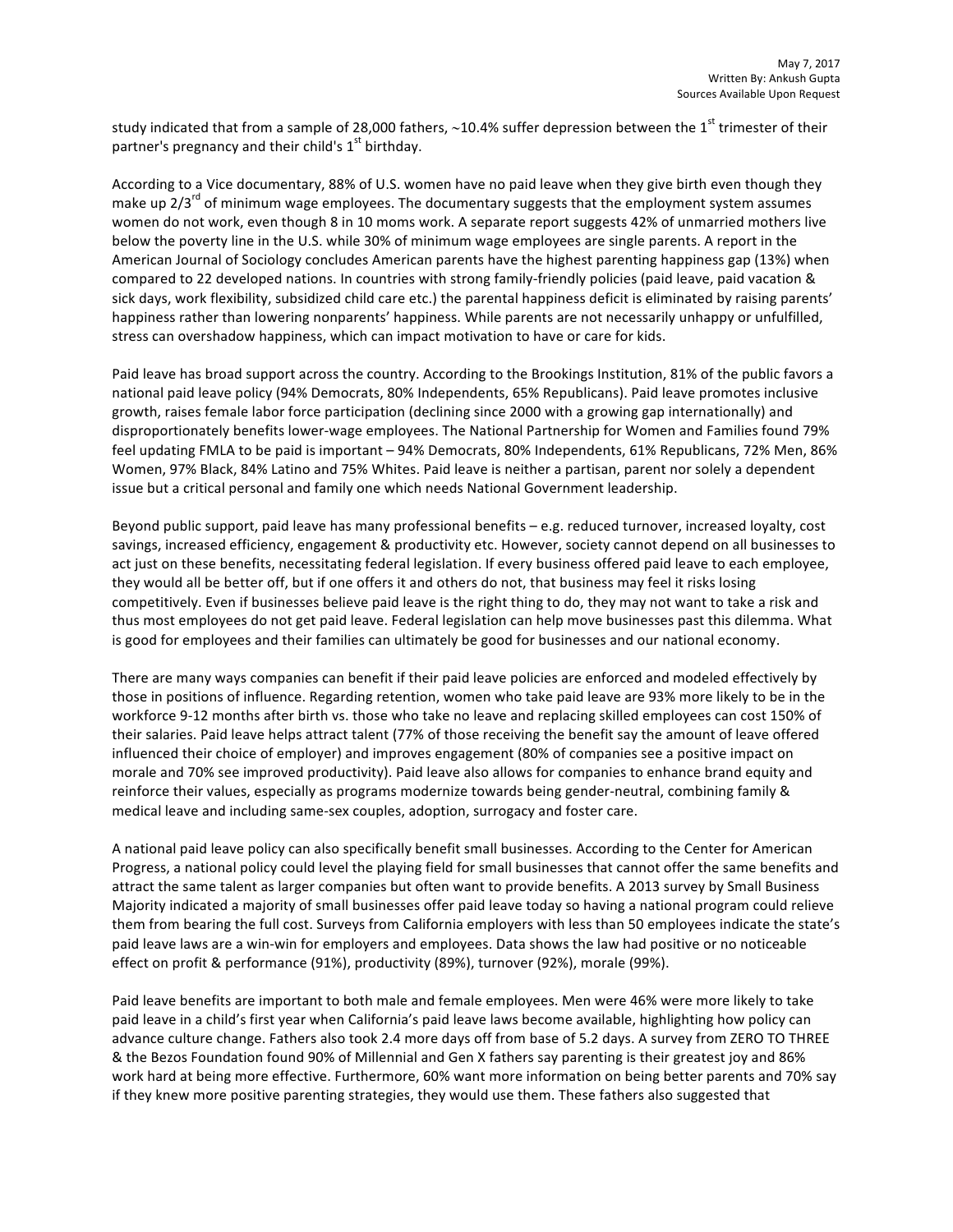commitment to fatherhood is not necessarily validated or supported broadly. A New York Times columnist noted that in 2015 only 14 companies offered men at least 10 weeks of paid leave. As more working fathers publicly discuss caregiving, the importance of taking leave and their experience, the stigma may recede.

For women, the American Association of Pediatrics (AAP) suggests there is strong evidence family leave decreases maternal depression, which impacts mom-infant bonding and can negatively affect a child's cognitive, social & emotional development. Family leave can aid breastfeeding, which can stimulate positive neurological & psychosocial development, strengthen a baby's immune system and reduce risk of health problems. A report by the American Enterprise Institute says mothers who take paid leave are more likely to retain full-time jobs post childbirth. This retention emphasizes the case to make paid leave more accessible, especially for lower income families who benefit from higher future earnings. Paid leave is currently a private benefit that also serves a public good and should evolve to becoming broadly accessible through legislative policy leadership.

With broad public agreement and clear benefits for all stakeholders, a national solution to paid leave should be an immediate priority. Like vacation and sick day policy, the primary objective should be putting a meaningful compromise policy in place. Congress should create a social insurance fund - within the framework of social security - where employers and employees jointly contribute a small percent of an employee's salary. Eligibility should include a minimum employed period (e.g. 6 months) with an employer to encourage stable employment and have paid leave be an earned benefit. This period assumes an employee worked elsewhere if they are new to a job, but accounts for a situation where an employee was previously not working.

The program should be long enough to enable family or medical care for oneself or a family member but not so long to risk skill depreciation or leaving the labor force. The National Partnership for Women and Families indicates 76% favor a fund for 12 weeks paid leave with support across constituencies - 92% Democrats, 75% Independents, 57% Republicans, 66% Men, 85% Women, 90% Black, 86% Latino and 71% Whites. The International Labor Organization recommends at least 14 weeks paid leave. Specific to family leave, EU countries must offer 14 weeks paid maternity leave and the AAP says 12 weeks or more is critical to increase early childhood checkups and immunizations. The AAP also notes by 6 months, parents are in a different place with children so leaving them for part of the day is more feasible and finding child care is easier. Experts recognize more than 6 months may not work in the U.S. since Europeans have more job protection and stronger unions & social insurance. Starting cautiously with 12-14 weeks and reevaluating over time may be the best approach.

The size of the benefit should be a meaningful percent of weekly wages (e.g.  $2/3^{rd}$ ,  $3/4^{th}$ ) noting a higher value may encourage more people - especially lower-income earners and men - to take leave and better assist those being cared for. For those worried about deterred employment, economists suggest the employer portion may be passed on to employees through wage adjustments if needed. Integral to the design is that paid leave should be equally available to men and women - evolving from antiquated gender roles of women as caregivers and men as breadwinners. The outcome should also truly be a paid leave program in that it covers both family and medical leave because this ensures the program's relevance to all Americans.

A study of 22,000 companies across 91 countries found places with the highest percent of women in leadership offered fathers 11x more paternity leave days than those countries at bottom, an indication of robust support for working families. It also highlights companies and countries offering much more leave to women vs. men reinforce caregiving as a female's job, especially antiquated among younger generations. In the U.S., Pew polls suggest 81% of Democrats and 62% of Republicans believe paid leave should be available to both sexes, driven by 82% of adults under 30. A strong blueprint for a national policy is the proposed Family and Medical Insurance Leave (FAMILY) Act. This national insurance program would give employees 12 weeks paid leave covering  $2/3^{rd}$  salary (to a cap). Funding would be done via a shared payroll contribution between employers and employees (0.2% each or \$1.35 a week each for a typical employee) modeled after Social Security and leveraging its infrastructure.

While the National Government should set a baseline paid leave policy, businesses can set policies to fill the current void and then innovate above and beyond an eventual national program. After deciding to offer paid leave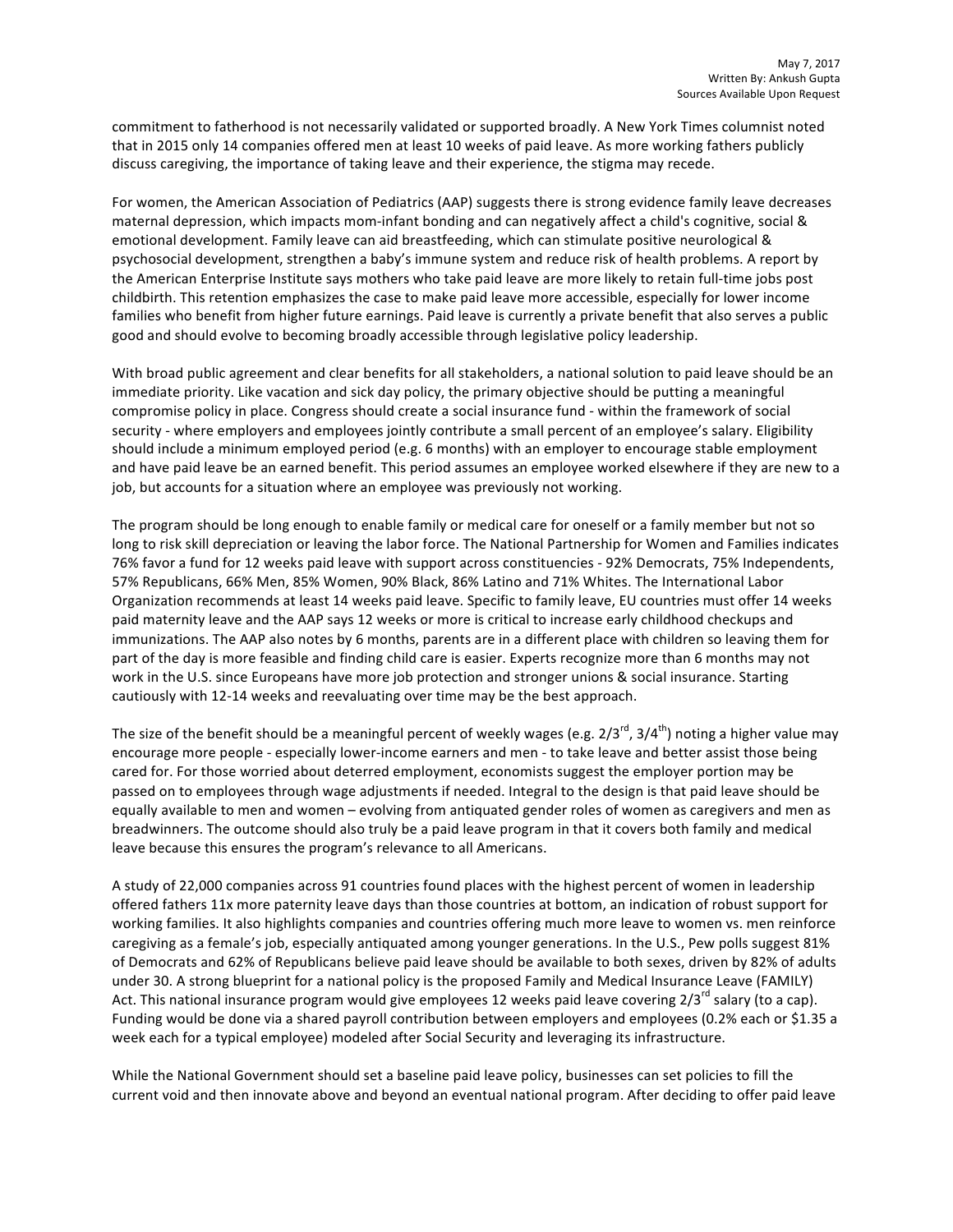and when designing policies, companies should ensure their values are reflected, embed necessary support systems, set a leadership tone to use leave and track via metrics to measure success. While well intentioned to give paid leave to women only, it can derail their careers and prevent re-entry into the workforce. Companies should determine the most time they can offer and provide the same leave to men and women. Then consistently communicate and foster a culture where everyone is expected to and feels safe taking it. Otherwise leave-takers may be stigmatized as less desirable and may choose not to return if it means a sidelined career.

When leaders take paid leave, it sends a message that company policy is authentic and acknowledges the importance of a workplace where any employee can be out during a period of need and have their work covered. Companies can also build loyalty and enhance productivity when a strong leadership team promotes cross-training and collaboration so employees can also take on more responsibilities when leaders are away. Leaders who rolemodel using paid leave can highlight its importance by sharing their own stories and career progress of those who use leave. For example, Facebook CEO Mark Zuckerberg's high-profile leave upon the birth of his child is an important reminder to all employees that paid leave is not a favor but an important business imperative.

Company leaders can commit to paid leave by hosting orientations and meetings to communicate the intent to enforce the spirit of policies and ensure managers & employees partner to ensure smooth coordination. Leaders are uniquely positioned to reassure employees there is a place for them after taking leave and the experience does not diminish their value. Men need to be more vocal and proud about using leave to set an example and make it more common and professionally acceptable. Companies can tactically set up a multi-meeting model for offramping, employ a gradual return-to-work program, designate leave liaisons and encourage use of "out of office" emails saying employees are on leave. Having multiple touchpoints and assigned contacts for employees when on leave provides safety and comfort and can aid in retention and loyalty.

Given the wide range of options for offering paid leave, and without a national policy, many companies across industries are trying to take innovative steps forward. Services businesses (e.g. financial, information, professional, scientific and technology etc.) offer the best policies and increased coverage over ten percentage points from 2010-2016, but the total for these industries remains under 40% in 2016. As a specific paid leave example, Deloitte now offers 16 weeks of paid leave to care for a family member with a birth mom able to add 8 additional weeks disability, while Nike offers 8 weeks paid family leave  $+8$  weeks paid medical leave.

Other companies are working to make paid leave policies gender-neutral. For example, Netflix offers 52 weeks, Etsy 26 weeks, Twitter 20 weeks and Bank of America increased to 16 weeks of fully paid gender-neutral family leave, countering stereotypes keeping men from taking leave and women from fearing leave could negatively impact their careers. Other innovative solutions include Vodafone's leave plan which is followed by six months of 30-hour weeks all at full salary, EY's plan provides for a dedicated coach to help prepare for leave and Hilton's plan now extends to hourly employees which represent 75% of employees at corporate and managed U.S. hotels.

The National Government has also taken steps to expand paid leave with President Obama granting federal employees six weeks paid family leave and federal contractors being required to allow employees to accrue paid medical leave. The military recently doubled paid maternity leave for women service members to 12 weeks, expanded adoption leave and daycare hours and increased paid paternity leave to 2 weeks. At the state level, New York recently announced gender-neutral paid leave for up to 12 weeks for all employees – full-time and part-time – who have been employed for 6 months. In each of these cases, male leaders – President Obama, VP Biden, Secretary Carter and Governor Cuomo - made paid leave their priorities. Their investment in these issues is an important lesson on how a fight that has been considered a women's battle can be won faster when it can be applied more broadly across society and seen as a male and female battle.

Comprehensive Paid Time Off as a public policy issue prioritizes Ordinary Americans while aligning America with and advancing it beyond global peers. Supportive businesses also could see improved productivity, retention and diversity among senior leaders while lowering turnover costs, absenteeism, health expenses and workplace safety issues. For example, when Google raised maternity leave from 12 to 18 weeks, it saw 50% rise in retention.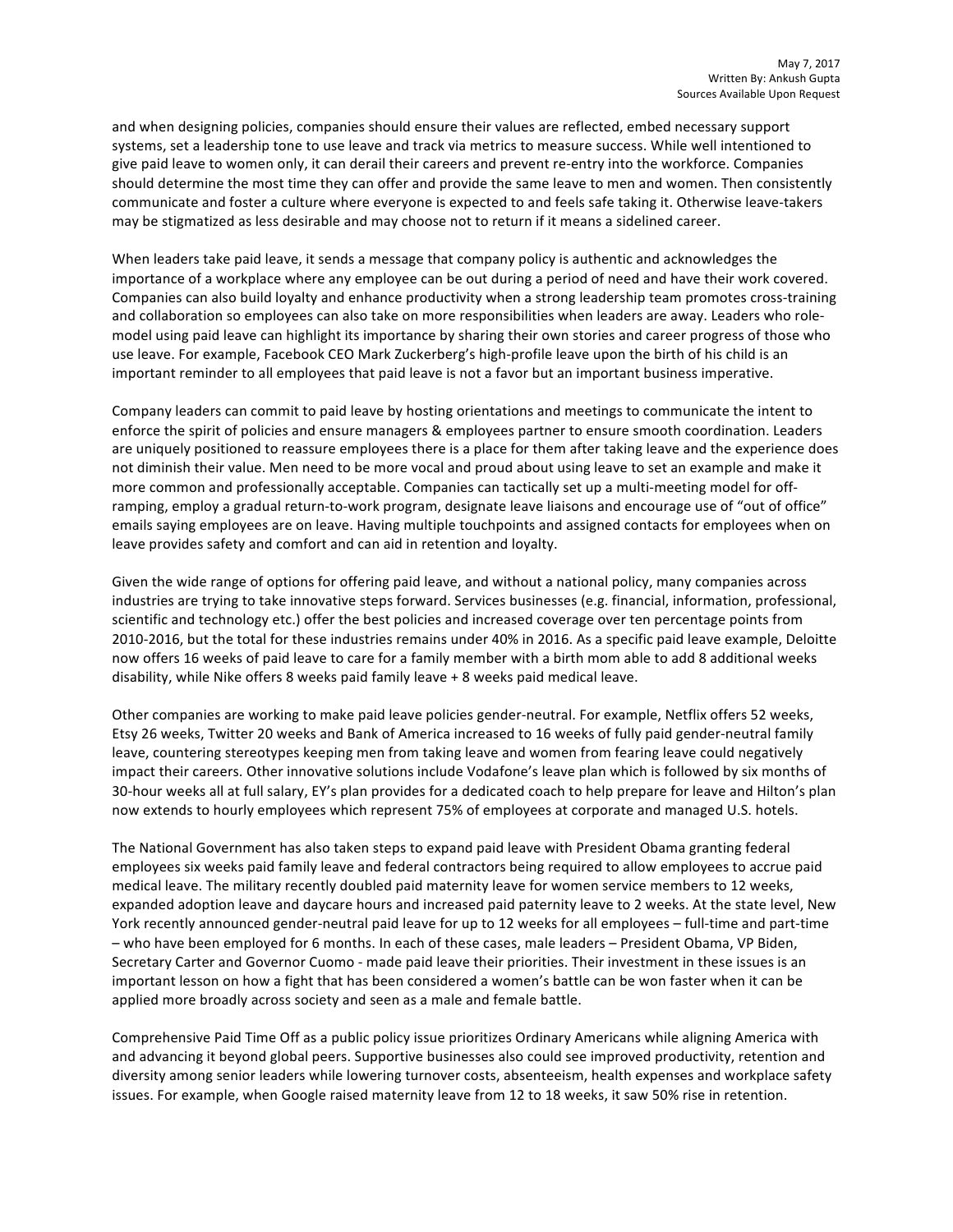Comprehensive PTO ensures benefits can be realized by everyone without disproportionately benefiting any group – e.g. family leave benefits parents – and creating resentment. This policy could normalize caregiving by allowing anyone to take time to care for family, children or themselves and reduce bias against hiring or promoting younger employees. A national policy would be key to making regular time off, self-care and caregiving of others less attached to demographics (e.g. gender, age) and more focused on people actually taking time off.

Solving paid leave as part of Comprehensive PTO can help address a related challenge – a lack of affordable, high quality, and easily available child care. In the U.S., 12 million kids under 5 need child care and the majority of families with kids under 18 have all parents working for pay outside the home. According to New America and Care.com, full-time U.S. child care in a center for ages 0-4 costs \$9,589 a year (18% of median & 64% of minimum wage household income and 85% of monthly U.S. cost of rent) while in-state college tuition costs \$9,410. Infant care is 12% more expensive than for older kids and costs more than in-state tuition and fees in 33 states. For inhome care, caregivers cost \$28,353 a year - 53% of median and 188% of minimum wage household income. A national, gender-neutral paid leave program would be foundational to child care discussions because it helps families save costs during the leave period and gives all parents the necessary time to get situated and become comfortable leaving their child with others.

UNICEF ranks the U.S. 26 of 29 developed nations on overall well-being of kids (ahead of Lithuania, Latvia, Romania). According to demographers, the U.S. fertility rate – average births per woman - was 1.87 in 2015 vs 2.12 in 2007 with the ideal number at 2.1 (worrisome because an expected post-recession baby boom has been less than expected). The Economic Policy Institute reports significant public investment in affordable, quality child care could also raise GDP by \$210 billion. Child-care is a private benefit but should be treated as a public-sector issue with associated government engagement since even those without kids pay for the cost of welfare and the criminal justice system.

Patagonia - famous for its family friendly culture including on-site child care - sees 100% of women who had kids in the last five years return to work (U.S. average is 79%) and 50% of managers & senior leaders are women. Singapore is addressing its aging society issue with a plan to co-locate eldercare and childcare facilities to spur intergeneration interaction and innovation – an applicable solution for the U.S. given only 11% of U.S. child care establishments are accredited by the National Association for the Education of the Young Child or the National Association for Family Child Care.

Solving Comprehensive PTO and addressing child care may also help advance gender equality. According to the World Economic Forum, the U.S. ranked 45<sup>th</sup> in global gender equality in 2016 (measured by differences in men and women's health, education, economic participation & opportunity and political empowerment), dropping from 28<sup>th</sup> in 2015. The Forum suggests affordable, good-quality childcare is key to gender equality because it allows women to combine work and family (women care for kids more than men in most countries). The study notes while the U.S. has many high-ranking women leaders, overall share of moms staying home is rising.

A study by McKinsey and Lean-In suggest men are 30% more likely to be promoted to management and while women make up 46% of entry-level jobs, they only represent 24% of SVPs and 19% of C-suite leaders. Women are 7x more likely vs. men to bear the majority of home duties, especially during maternity leave when women take on greater share of home and family duties, and this continues after returning to work. America's 24/7 work culture can also lock gender inequality in place since work and family balance tends to be recognized as female problems, reminding us how our culture of overwork affects everybody.

When each partner has the same access to paid leave, the balance of responsibilities can be aligned and shared. Gender-neutral paid leave - and broader Comprehensive PTO - policies empower and address all people (e.g. not just women or parents) and help the U.S. improve gender equality. While Comprehensive PTO can be part of the solution, only 45% of employees think companies are doing work needed for gender parity so there is room for progress. Gender equality is also economically smart - the McKinsey Global Institute reports \$12 trillion can be added to global growth by advancing gender equality. According to a separate McKinsey study, \$2.1 trillion can be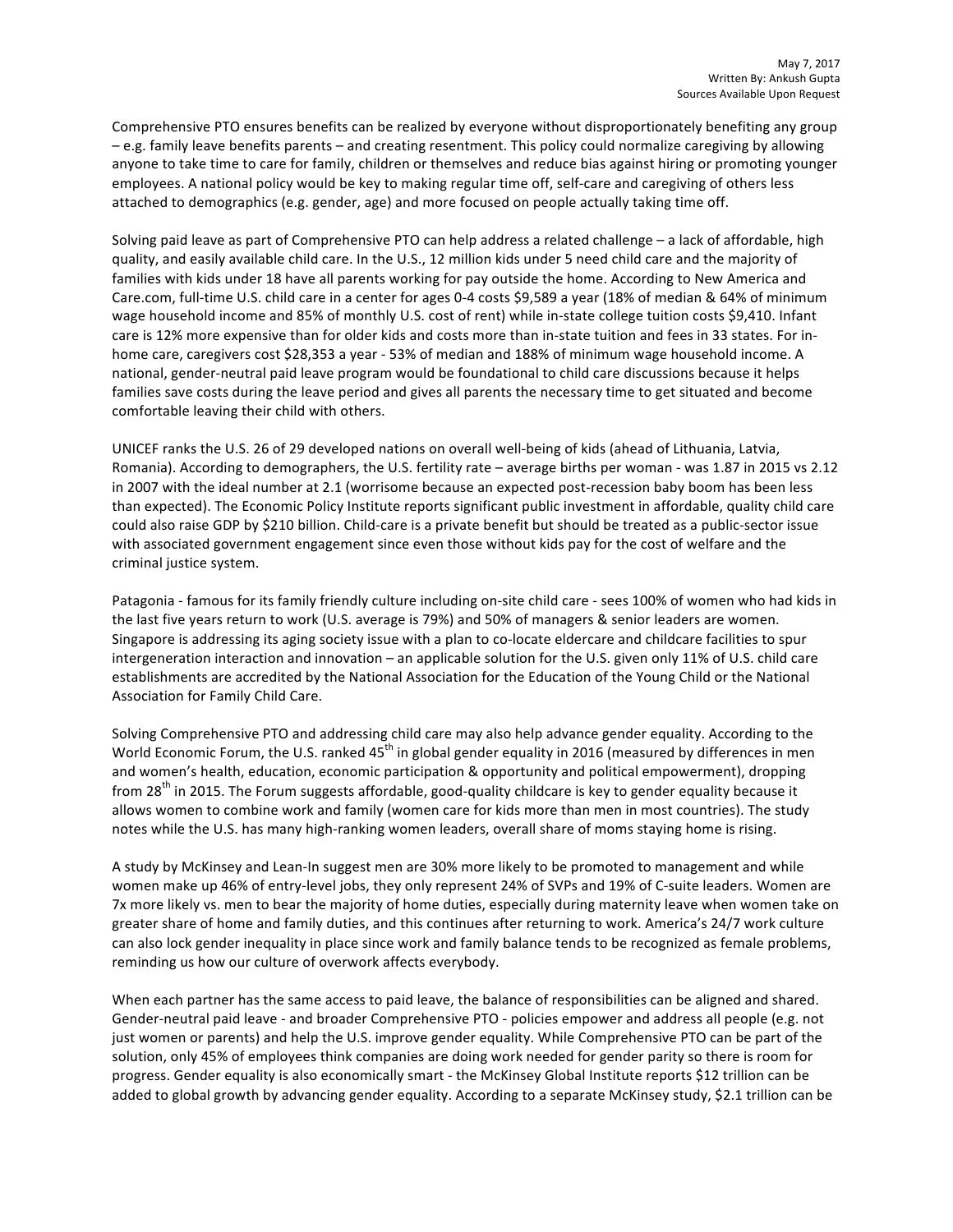added to U.S. GDP in 2025 if states can make progress with women's participation in the workforce, the share of women's jobs that are full-time and the mix of sectors in which women work. This report suggests the full potential of gender equality can be \$4.3 trillion by 2025.

## **Experiencing More**

Professional Wellness being led by the Business Community and Comprehensive Paid Time off Policy led by the National Government makes sense because these stakeholders can meaningfully create change in these areas. Ordinary Americans are crucial to both pillars because advancing progress requires public buy-in. For example, employees need to use all their days off and engage wellness initiatives to broaden the acceptance and promotion of rest and rejuvenation. Similarly, the public needs to clamor for and use working family benefits, otherwise politicians will not campaign on these issues and they risk becoming deprioritized. Therefore, Ordinary Americans need to lead the third pillar - Experiencing More of their lives.

While we may think of experiences as planned events that we can control, it is key to note that unexpected, challenging experiences can suddenly arise that require immediate attention. For example, if a family member unexpectedly becomes sick or an unexpected need for self-care arises, society should not discourage people from taking leave they have earned. If an employee has access to paid (medical) leave or sick days and a period of need arises, they should take the time to be a caregiver or prioritize self-care. The more people take existing earned time off to address medical needs, the better chance there is to advance national policy on paid medical leave and paid sick days. These issues highlight why paid leave cannot just be paid family leave but should also include paid medical leave. This ensures everyone can look at the policy and feel it applies to them during a time of need.

Taking earned time to care for a new child through paid (family) leave is another key cornerstone of experiencing more of our own lives. As discussed, while new moms and dads may find joy in becoming parents, many do not feel able to experience this joy fully due to financial (e.g. FMLA is unpaid), societal or professional pressures. Children are born with a need and desire to connect with those around them, necessitating that parents and / or caregivers establish positive relationships with them from birth. Building this foundation by experiencing more meaningful time together allows children to feel safe and secure, building a path for healthy long-term social and emotional development. This foundation affects how children experience the world, express themselves, manage emotions and establish positive relationships with others.

Taking family leave especially in infancy is crucial to a child's development in nurturing early cognition – e.g. in the first two years, 700 new synapses form every second in a child's brain. The first six to nine months is critical bonding time for parents and children, forming a basis for parents responding to a child's needs as they get older. Hence, the AAP concludes six to nine months of family leave should be minimum. Highlighting the importance of newborn care, the CDC reported that in 2014, 23,000 U.S. infants died in the first year of life – or 6 per 1,000 born  $-$  ranking the U.S. #26 among industrialized nations in keeping babies alive.

It is important for both men and women to take their earned family leave if they have it and experience more time with young children. As previously discussed, the mother and child bond is extremely important but studies show that fatherly bonds are also critical. Research shows men who take family leave are more likely to be involved with their children in years ahead, aiding cognitive & emotional development and building a strong foundation for a baby's mental health. Fathers also want to be more involved. Over the past 30 years, U.S. fathers increased time spent with kids by 65% and homes where fathers take more than 40% of caregiving responsibilities are associated with positive outcomes in children's test scores and cognitive achievement.

Experiences discussed thus far focused on necessary self-care or caregiving of others - e.g. paid sick days and paid leave. In these cases, there is a personal event requiring prioritizing (e.g. baby born or illness) and a clear way to prioritize that event (e.g. paid leave). The barrier to experiencing more of these need periods may be involuntary and due to a lack of paid policies allowing employees to prioritize a need period and giving comfort their careers are safe upon return. On the flip side, many employees earn vacation each year and voluntarily do not use it. Employees proactively experiencing more of life away from work  $-$  i.e. using all earned vacation days - and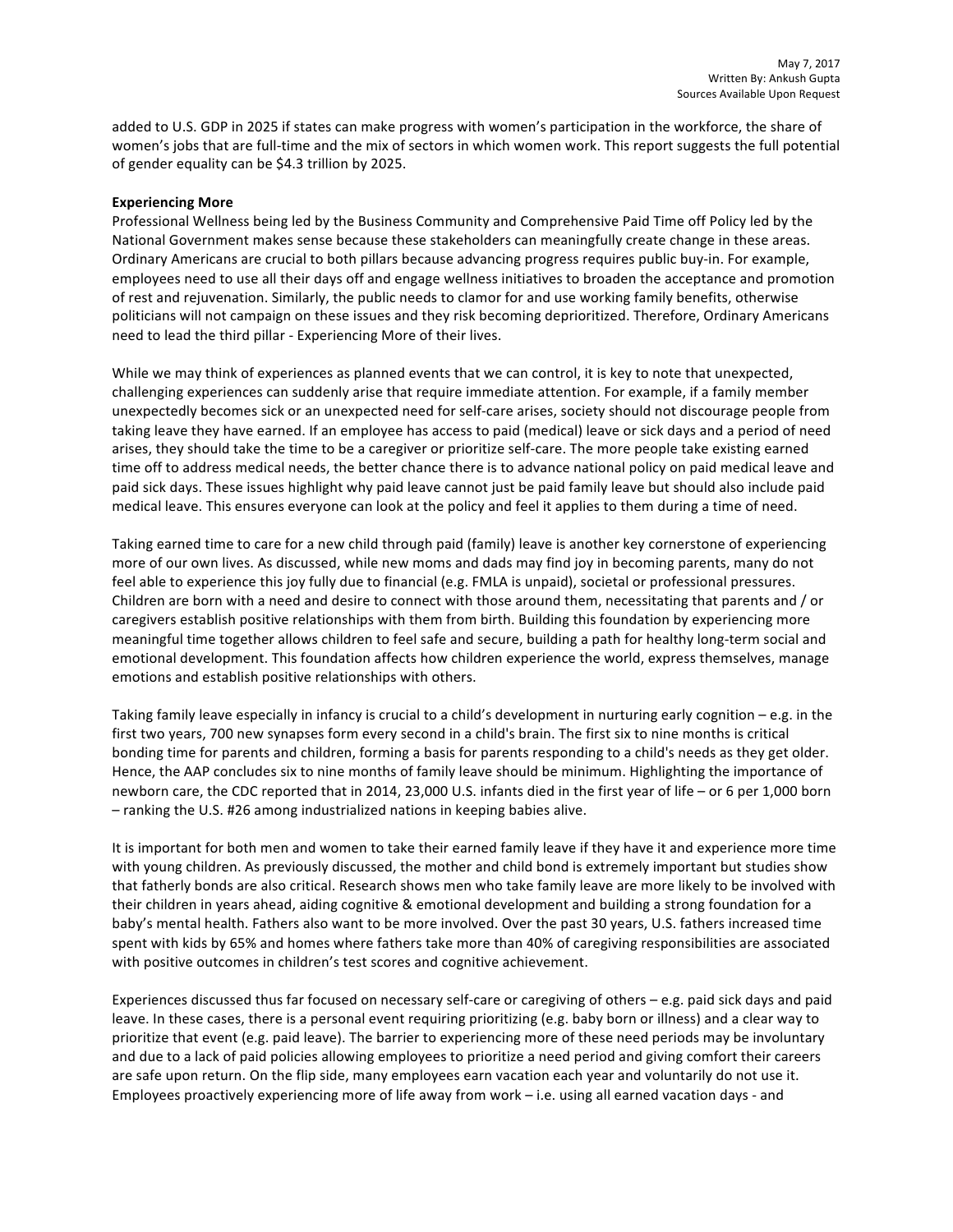communicating the benefits of doing so is critical to advancing the dialogue on paid vacation. Employees would may then feel vacation time is a necessity, not an unnecessary luxury, helping drive an important cultural shift.

Experiences have the ability to make us happier because they can be more unique, they help connect us with others (or ourselves) and they live on through stories. Compared to buying material goods, research indicates anticipating future experiences can be more enjoyable and the abstractness of future experiences can make them more gratifying. According to the Harris Group, share of consumer spending on live experiences and events versus total U.S. consumer spending has risen 70% since 1987. This trend has accelerated among younger Americans with 72% of Millennials preferring to spend more money on experiences versus material things. As society shifts towards spending on experiences & living in the moment and social media creates broad interconnectedness, we can use earned vacation time to experience more of life.

An easy way to enjoy vacation is by taking a staycation – i.e. a vacation where you stay in or near your home. They can be less stressful (e.g. avoid travel, airports), less expensive and offer learning experiences as a tourist in one's own city. According to Wakefield Research, 40% of Americans take five or more days off each year just to catch up on sleep. Taking time to relax, reflect and unwind allows a return to work feeling restored and renewed. According to MMGY, 55% of younger travelers expected to take staycations in 2015, growing 14% points over 2014. Staycations offer flexibility and take all forms – from visiting local attractions, attending events or engaging in physical activities, there can be something for everyone.

Even with active daily lives, vacation can also be used for developing, learning and striving. For example, adult camps allow time off to be used to learn new skills (e.g. cooking) or master existing ones, offering a fun way to bring new skills home. Even simple strenuous leisure activities – e.g. exercising, hiking, camping, nature walks etc. can help the mind and body rejuvenate. Summer staycations offer educational opportunities  $- e.g.$  visit science centers, museums, state capitols etc. Field trips can build curiosity, creativity and knowledge while children bond with friends, family and classmates. Long weekend trips can be great if participants do not overextend themselves, stay near attractions, focus on a few key activities and return having relaxed.

Beyond staying local, employees should consider that a meaningful way to use all earned vacation time could be to incorporate more travel into leisure time. With ~40% consistently not using all earned vacation, there is an opportunity to embrace the happiness travel can produce. Research suggests those who plan vacation in advance enjoy the experience because while trips come and go quickly, we consume anticipation of experiences and enjoy sharing stories afterwards. Planning unique vacation experiences which cannot be compared to others - or at least making some aspects of a trip unique – creates lasting positive memories and builds the desire to plan future trips. To help make travel an ongoing occurrence, consider seeing it beyond just a discrete period of time but something to talk about and think about long beforehand and for many years afterwards.

Leisure trips themselves can be meaningful ways to experience more of our lives away from work. According to Phocuswright, 66% of U.S. adults traveled for leisure in 2014, rising towards to a 2008 pre-recession high of 71% after falling to 61% in 2009 with household travel spend growing to \$3,441 in 2014 vs. \$2,720 in 2009. According to AAA, December 2015 holiday travel rose above 100 million Americans for the first time, marking the seventh consecutive year of year-end holiday travel growth. Americans are also prioritizing travel experiences over material gifts. American Express indicated that 145 million Americans - 62% of the U.S. adult population - would forgo presents for the gift of travel. Furthermore, a Hilton survey indicated 82% of working Americans would travel for a year without pay if money were not a concern.

Experiencing more through travel spans generations. According to AARP, Baby Boomers spend \$120 billion a year on leisure travel with nearly 50% planning to travel more than in prior years. According to Phocuswright, Millennials travel most – over 70% took a leisure trip – while Gen X travel grew most in 2014. Younger generations are also prioritizing travel with a purpose. Tourism Cares indicates Millennial travelers are the most "generous generation," giving 2.5x the hours, 3x the money and 4.5x in-kind vs. those over 55. Furthermore, 81% volunteered, 78% donated money and 83% gave in-kind on their most meaningful trip in the last 2 years. A study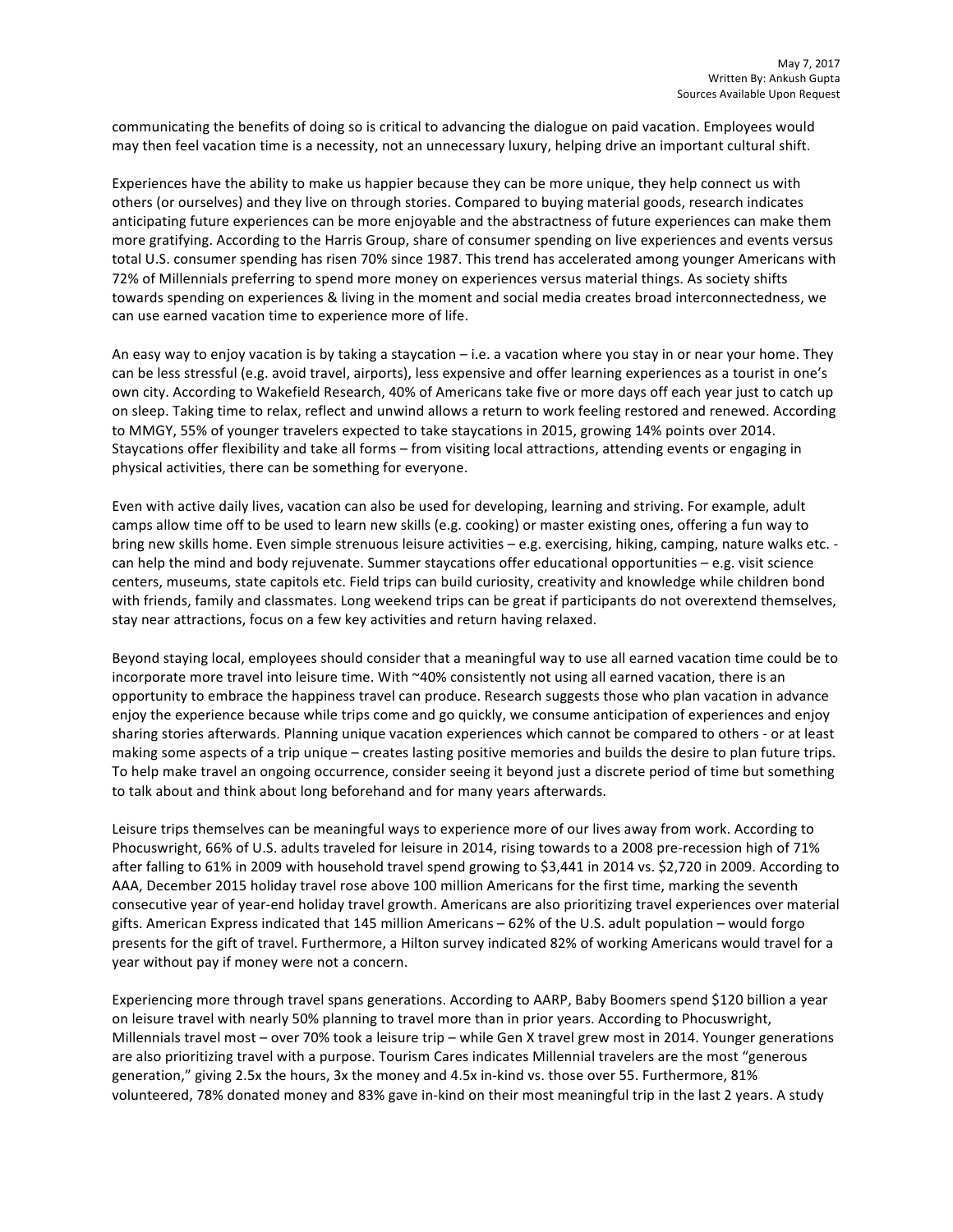from the Cassandra Report suggests 47% of Millennials and 42% of Gen Z feel travel is essential (not a luxury) and say they need travel to feel like life is complete.

Recognizing the challenge of taking time off to travel amidst a culture of overwork, Americans are experiencing more leisure in combination with business travel ("Bleisure"). According to Travel Weekly's 2016 Consumer Trends report, the percent of leisure trips with a business component rose to 17% vs. 14% in 2015 and 11% in 2012. The Association of Corporate Travel Executives & American Express Global Business Travel suggest in companies where most travelers are between age 20-30, the top business travel priorities are combining business & leisure (70%) and work/life balance (69%) vs. 42% & 48% respectively for all companies. MMGY reports 77% of Millennials (and 58% of Gen X, 43% of Boomers) expect to engage in Bleisure travel in the next 12 months. Addressing Bleisure desires may help companies increase engagement and differentiate themselves given successive generations want to prioritize experiencing more of life by incorporating leisure travel.

Travel offers an opportunity to prioritize health and wellness beyond the workplace. According to the Global Wellness Institute, Wellness travel – i.e. vacationing while enhancing and maintaining physical, mental, spiritual well-being - is a \$563 billion industry, projected to grow to \$808 billion by 2020. While overall tourism grows 6.9% annually, wellness tourism grew 14% in the last two years with over 690 million trips in 2015 alone. 67% of wellness travel is being done domestically within a country and the U.S. is the largest wellness tourism market by expenditure at \$202.2 billion in 2015. Reflecting a global trend, European travelers take the most wellness trips while Asia-Pacific is the fastest-growing market. Wellness travel reflects the evolution of society whereby employees cannot return to work feeling worse than when they left.

No matter where one goes, travel can help citizens adopt and expand global views. According to a MetLife survey, over 60% of Fortune 1000 executives identify global awareness as very important or essential to be ready for a career. As an occasional tourist in office, President Obama showed how travel can encourage intellectual curiosity, replenish intellectual capital and strengthen ties to other countries and peoples. Travel can promote professional growth by strengthening emotional intelligence, appreciating diversity, inspiring innovation, engaging communities and pushing beyond comfort zones. Studies also suggest traveling helps expand our sense of reality, enhance brain power, improve memory, increase creativity and build resilience.

Travel provides opportunities for memorable shared experiences with close ones. According to NYU and the Family Travel Association, family travel is one of fastest-growing tourism segments representing over  $1/3^{rd}$  of leisure trips. 93% say they are likely or very likely to travel with kids in the next 2 years, valuing the educational and emotional benefits of travel. Parents spend on travel – a typical U.S. vacation costs \$4,580 for a family of four - because of its importance to family bonding. Baby Boomers also see travel with grandchildren as valuable to family life. According to the U.S. Travel Association, 35% of grandparents travel with grandchildren and spend \$4 billion on travel and recreation with them. Research by the Family Holiday Association indicates family trips can also serve as "happiness anchors" - 49% said their happiest memory was on family vacation, 33% said they vividly remember childhood family vacations and 25% use these memories to get through tough times.

As travel increases across generations, kids are important beneficiaries. Travel is educational - offering freedom from daily routines, learning of new cultures, trying of new cuisines and exploring of new places. Kids are also showing more interest in planning travel with 54% of parents saying kids have influence over family vacations and spend. Child psychotherapists suggest travel with kids can also be beneficial to their brain development since enriched environments offer new experiences that strengthen social, physical, cognitive, and sensory interactions. These environments can make kids smarter by enhancing executive functions like stress regulation, attention, concentration, good planning, ability to learn, and improved physical and mental health.

Parents can also use travel to create lasting memories for their kids - 61% of kids want to spend quality time with parents on vacation and 75% of parents feel family vacations are worth the time and money because they give kids experiences they remember years later. Families can use travel and time off to strengthen their own relationships. 84% of kids feel closer to parents when they take time off, 82% say parents are more fun to be around when they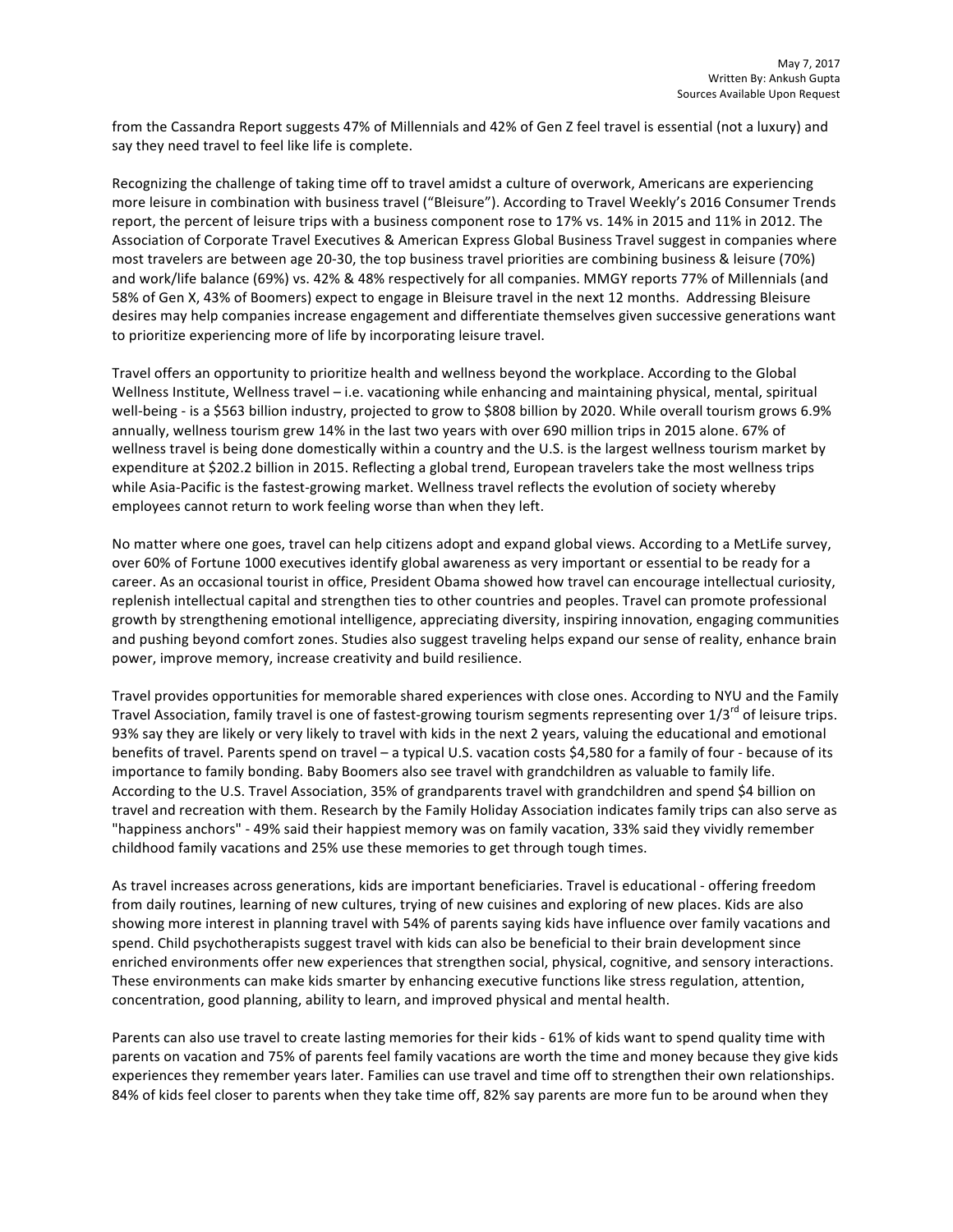take time off and 60% say they see a different side of their parents on vacation. Socializing across generations among relatives is also important for kids as they remember multifamily gatherings more than other kinds, enjoy hearing family stories and develop a sense of identity as part of a family with shared past.

Travel's importance extends to national economic growth and prosperity that benefits all Americans. According to the U.S. Travel Association, travel facilitates \$2.3 trillion in economic output, supports 15.3 million (1 in 9 total) American jobs and helps generate \$157.8 billion in tax revenue. Furthermore, America's \$87 billion international travel trade surplus in 2016 is the largest of any U.S. sector. Travel is one of America's best performing exports and without it, the trade deficit would be 17% larger. The World Travel and Tourism Council's 2016 data also indicates Travel and Tourism grew 3.3% globally (outpacing the global economy for the 6<sup>th</sup> straight year), generated \$7.6 trillion (10.2% of global GDP) and supported 292 million (1 in 10) jobs.

Travel's national importance can also extend to infrastructure development. With Americans prioritizing experiences to material items, research suggests well-being can be advanced by investing in infrastructure that affords shared experiences  $-$  e.g. parks, beaches etc. Increased travel draws attention to the fact that the U.S. has no airports ranked in the top 25 and our aviation system ranks 9<sup>th</sup> globally (20% of flights are cancelled or delayed). More broadly, 20% of the 900,000 miles of U.S. interstates or major roads needs resurfacing or reconstruction and 25% of the 600,000 U.S. bridges are considered structurally deficient or functionally obsolete. Beyond the impact to travel and tourism, the American Society of Civil Engineers gives U.S. infrastructure an overall D+ grade in 2017. For example, roads, aviation and dams received a D grade and transit was downgraded from D to D-. The group indicated America's infrastructure requires \$2 trillion in investments.

America has been making progress to promote travel in recent years – e.g. the 2010 Travel Promotion Act created Brand USA to market the U.S. as a premier destination, more countries are joining the Visa Waiver Program, TSA PreCheck was created and Global Entry expanded etc. U.S. destinations are key beneficiaries of this focus. For example, the National Parks Service – which saw an all-time high of 331 million visitors in 2016 - says spending in national parks supports 318,100 jobs, injects \$34.9 billion into the economy and provides \$12 billion in labor income. Visitors also spend \$18.4 billion in communities near parks. The NPS concludes each tax dollar invested in the service returns \$10 to the U.S. economy. America should expand travel as a national priority  $-$  e.g. create a Ministry of Tourism and / or become a national member of the UN World Tourism Organization.

## **Conclusion**

Collective Rejuvenation is about America's major stakeholders taking shared ownership of a better future. While the pillars focus on social and personal progress, they are instrumental to driving meaningful long-term national economic prosperity. America remains the wealthiest country in the world, but leaders need to do more to empower Americans to live happier, healthier, productive and integrated lives. Success is possible if stakeholders collectively prioritize communication, collaboration and co-creation of lasting solutions.

First, communication - openly, extensively and regularly - is critical since culture change is hard and takes time. Leaders need to say loud and clear – and then lead by example – that wellness is essential to personal and professional success and working smart is more important than working long. Managers and colleagues should encourage each other to use earned vacation regularly and sick days or paid leave when necessary. Instead of persistently overworking and overusing "busy", we should feel excited experiencing more of life during our personal time. Communication should be more inclusive so all Americans feel part of progress. It is a meaningful difference committing to "work/life integration" vs. "work/life balance," and "paid leave" vs. "maternity (or paternity) leave." Furthermore, communicating a national Comprehensive Paid Time Off policy makes it clear these solutions are available and applicable to everyone, irrespective of demographics and family status.

Second, collaboration within and across stakeholder groups is important to making progress. Colleagues and friends/family should work together and encourage one another other to take time off, experience more of life and share stories; business leaders can share best practices and continue to listen to employee ideas on improving workplace well-being and productivity; lawmakers can work together to act on what constituents say they need to